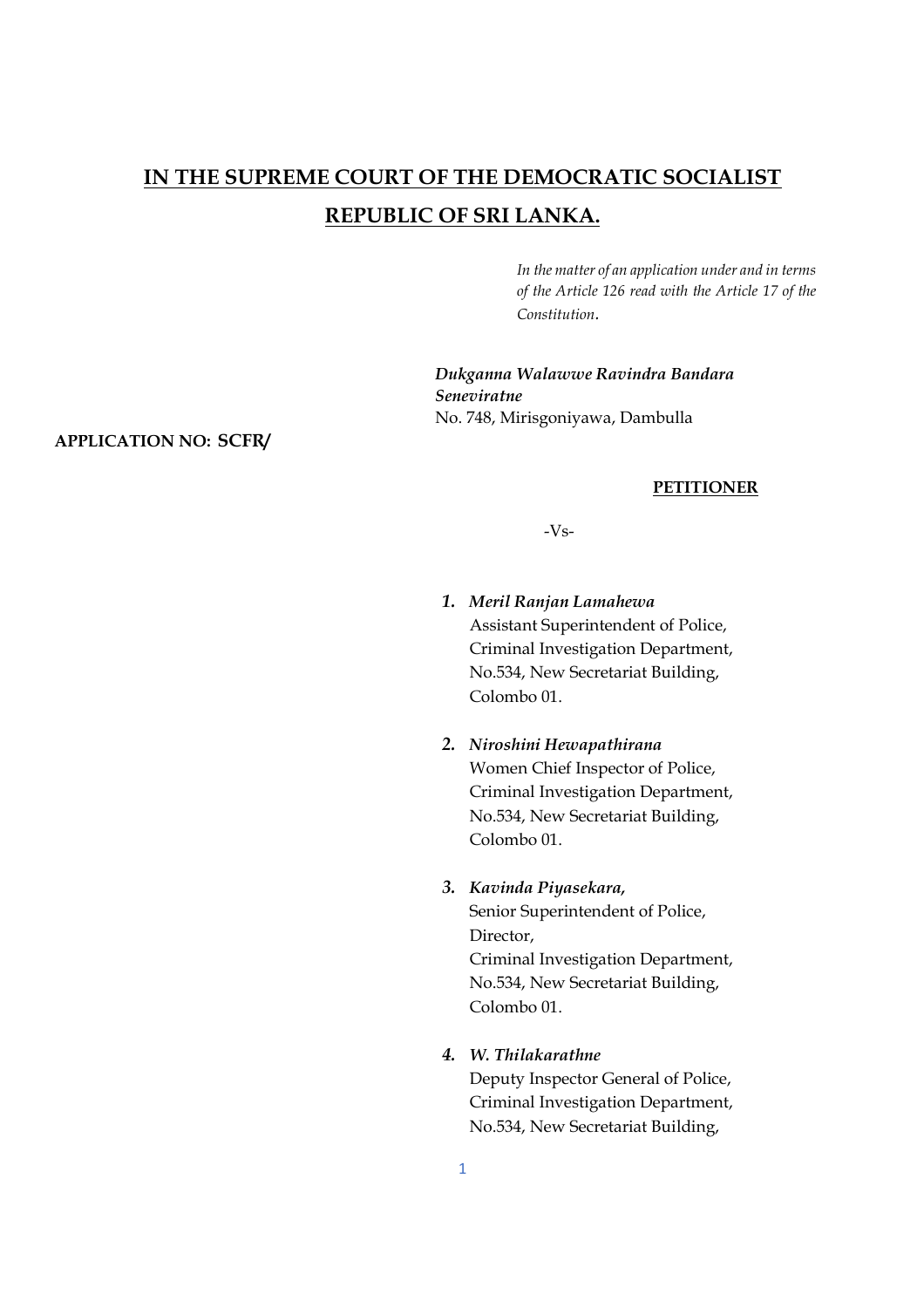#### Colombo 01

#### *5. Nevil Silva,*

Assistant Superintendent of Police, Acting Director, Colombo Crimes Division, No. 185, Kolonnawa Road, Colombo 9.

## *6. Rohan Premarathne*  Deputy Inspector General of Police- Crimes, Western Province, No. 331, Olcott Mawatha, Colombo 11

### *7. Deshabandu Thennakon*

Senior Deputy Inspector General of Police, Western Province- Colombo, Police Headquarters, Colombo 12.

#### *8. C.D. Wicremarathne*

Inspector General of Police, Sri Lanka Police Headquarters, Colombo 12.

## *9. Lalitha Dissanayake*

Chief Inspector of Police, Officer in Charge of Special Branch, Criminal Investigation Department, No.534, New Secretariat Building, Colombo 01.

#### *10. D K Induka Silva*

Chief Inspector Officer in charge of the Special Investigation Unit III, Criminal Investigation Department, No.534, New Secretariat Building, Colombo 01.

#### *11. Major General (Retd.) Jagath Alwis*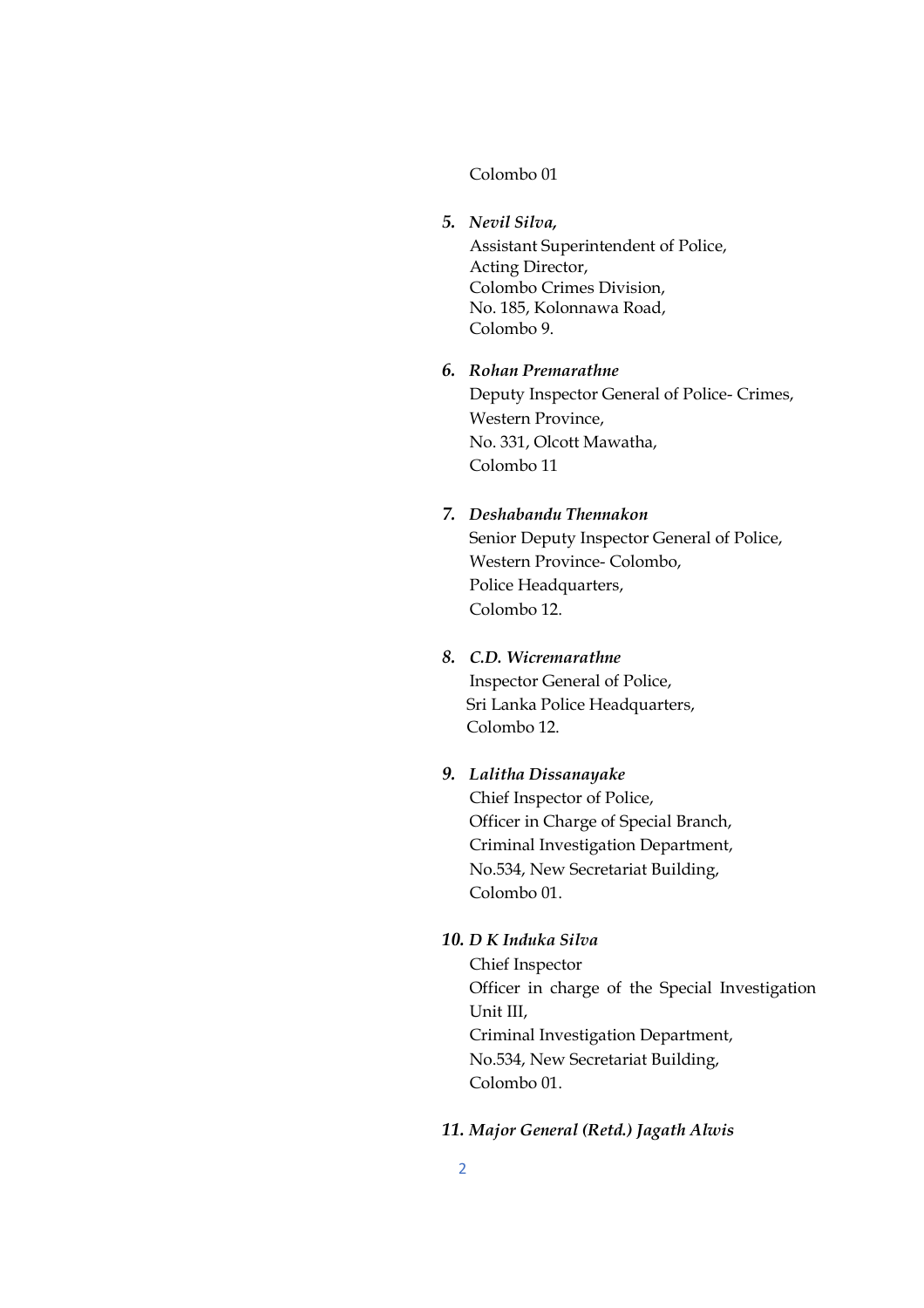Secretary to the Ministry of Public Security, Ministry of Public Security, Independence Square, Colombo 07.

- *12. Hon. Sarath Weerasekara*, MP Minister of Public Security, Ministry of Public Security, Independence Square, Colombo 07.
- *13. Kamal Gunaratne*  Secretary to the Ministry of Defence, Ministry of Defence, No. 15/5, Bauddhaloka Mawatha, Colombo 03.
- *14. Hon Attorney General* Attorney General's Department, Colombo 12.

#### **RESPONDENTS**

#### On this the day of March 2022

## **TO HIS LORDSHIP THE CHIEF JUSTICE AND THE OTHER HONOURABLE JUDGES OF THE SUPREME COURT OF THE DEMOCRATIC SOCIALIST REPUBLIC OF SRI LANKA**

The Petition of the Petitioner above named appearing by his registered Attorney-at-Law

…………………………………. states as follows;

#### **THE PETITIONER**

- 1. The Petitioner states that he is a citizen of Sri Lanka and he is 62 years of age, is married and is a father of two children.
- 2. The Petitioner states that he has rendered 37 years of service in the Sri Lanka Police, with an unblemished record and up until his retirement in 2019, he has been serving as the Head of the Criminal Investigation Department (CID), which is the apex Criminal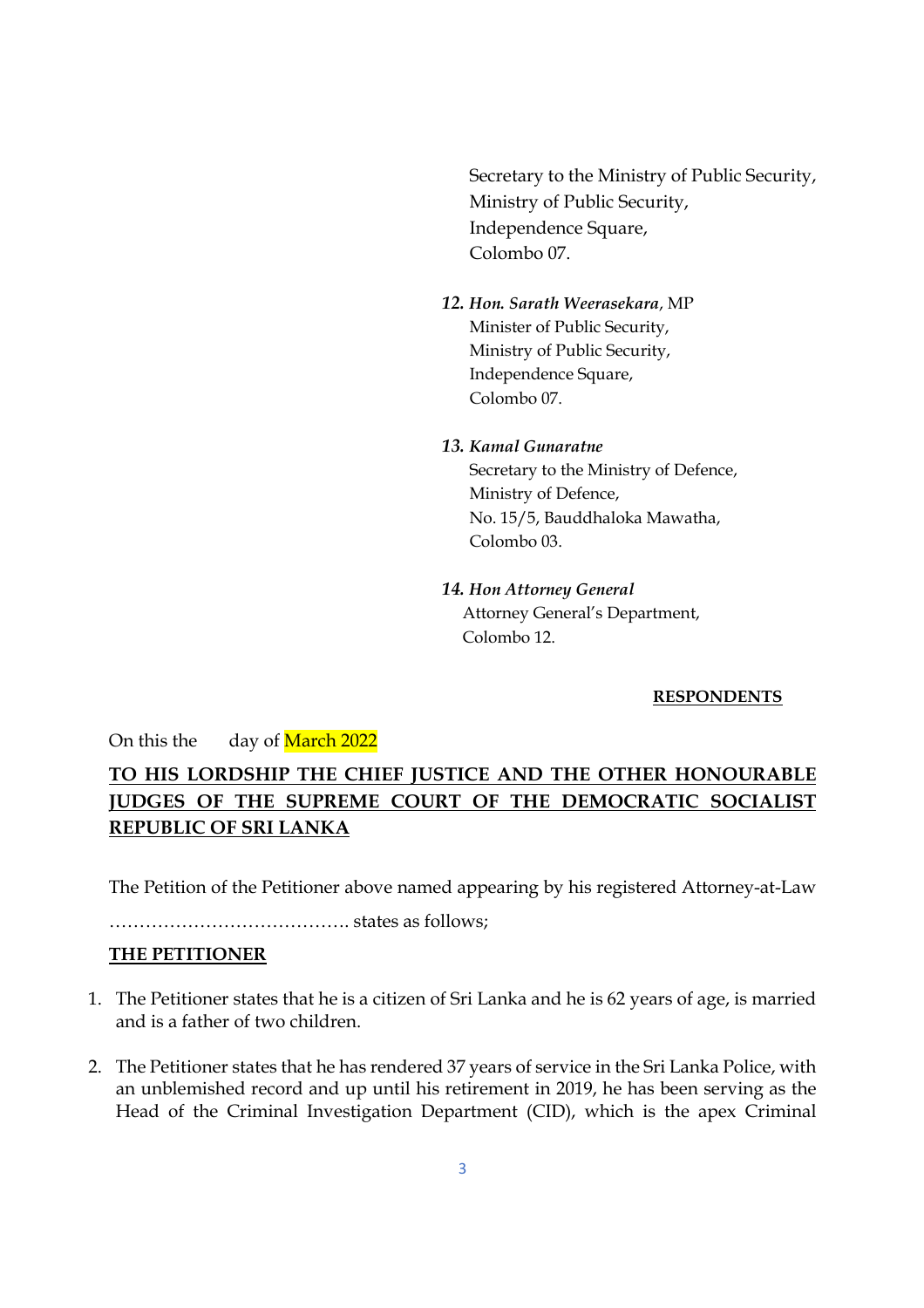Investigation arm of the Sri Lanka Police and as the Head of National Central Bureau (INTERPOL)- Colombo, which functions, within the framework of the CID. The Petitioner further states that during his tenure as the Senior Deputy Inspector General of Police at the CID he had supervised both the Financial Crimes Investigation Division (FCID) and the Counter Terrorism and Investigation Division (CTID).

## ● **The Distinguished and Unblemished Career of the Petitioner**

- 3. The Petitioner states that he joined the Sri Lanka Police on the 26th July 1982 as a Probationary Sub-Inspector and on the 1st November 1986, he was promoted to the rank of Inspector of Police. The Petitioner states that on the 1st of June 1992, he was promoted to the rank of Chief Inspector of Police and thereafter, on the 5th of November 1993 he was promoted to the rank of Assistant Superintendent of Police. Thereafter on the 22nd of April 2000 he was promoted to the rank of Superintendent of Police and on the 22nd of May 2005 he was promoted as the Senior Superintendent of Police.
- 4. The Petitioner states that on the 17th of February 2012, he was promoted to the rank of Deputy Inspector General of Police and on the 15th of May 2015 he was promoted to the rank of Senior Deputy Inspector General of Police.
- 5. The Petitioner states that he has served inter alia in the following Police Divisions during his tenure;
	- a) In the Regular Police from  $10<sup>th</sup>$  of July 1983 to  $15<sup>th</sup>$  of February 1984 during which he was engaged in territorial policing activities;
	- b) In the elite Police Special Task Force from 07th of February 1984 to 18th of July 1997 and involved in counter terrorists' operations in the Eastern Province at the height of terrorist activities;
	- c) In the State Intelligence Service from  $14<sup>th</sup>$  of July1997 to  $16<sup>th</sup>$  of November 2006 in different capacities namely as the Assistant Director Intelligence and as the Deputy Director Foreign Intelligence;
	- d) As the Deputy Inspector of Police in charge of Batticaloa and Trincomalee Districts from 18th of October 2011 to 21st September 2012.
- 6. The Petitioner states that during the course of his exemplary career, he has strived to continuously cultivate not only the academic credentials, but also endeavored to improve the Professional skills in the field. The Petitioner states that he has obtained various professional qualifications, and additionally, completed numerous training courses, both locally and internationally. A non-exhaustive list, demonstrative of the aforesaid professional qualifications of the Petitioner includes, inter alia;

## ● **Professional Trainings**

- a) Police ParaMilitary Training Course at the Special Task Force Training Wing at Katukurunda from 07.02.1984;
- b) Basic Intelligence Course at National Intelligence Bureau in 1997;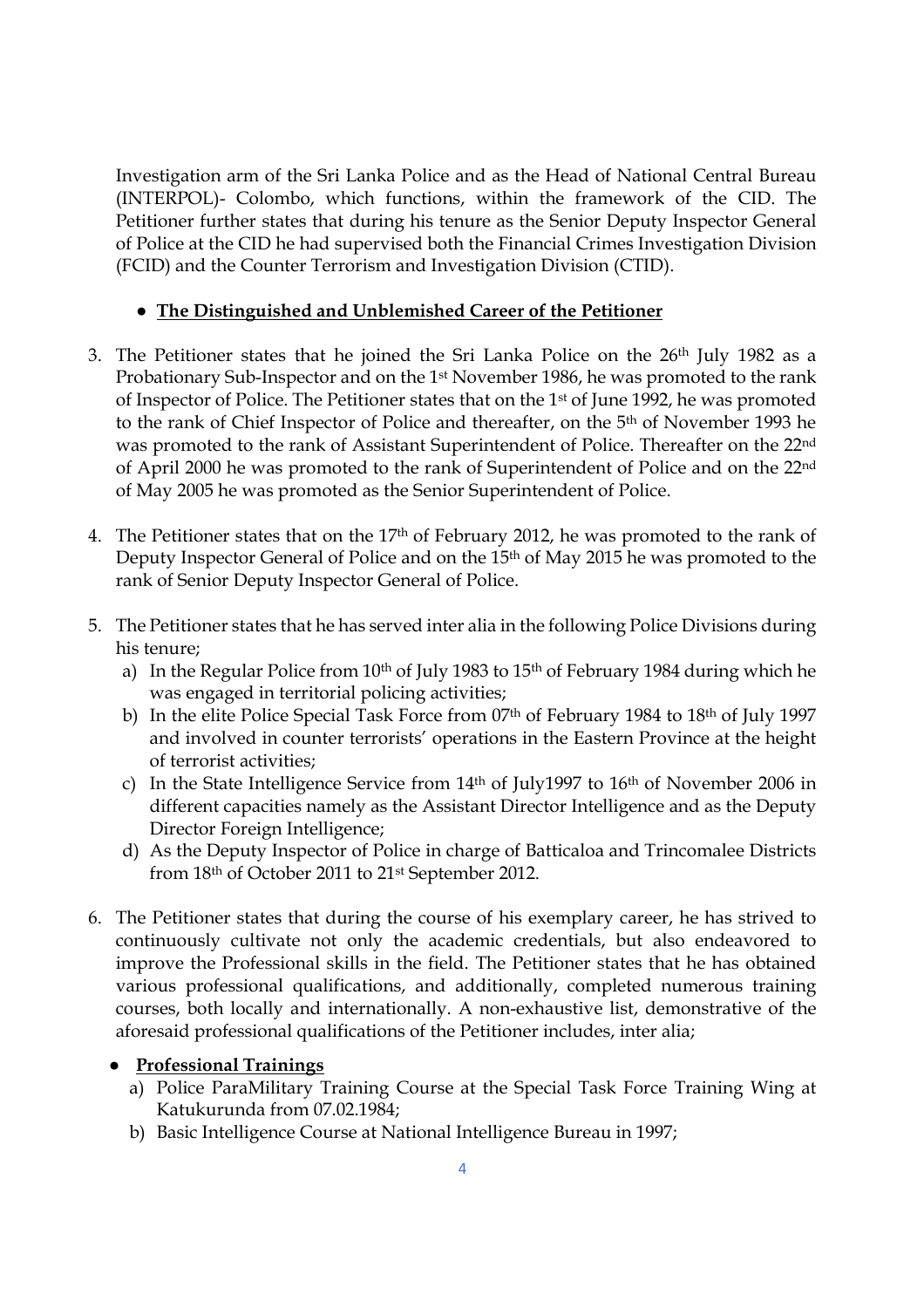- c) Anti-Terrorist Course conducted by Government of Israel at Israel Boarder Security Police Training Academy in 1988;
- d) Intelligence Training Programme conducted by French Experts in Colombo in 1998;
- e) Microsoft Windows Course conducted by Sri Lanka Development Administration Institute (SLIDA) IN 1998;
- f) Intelligence Analysis Training Course conducted by French Experts in Sri Lanka in 1998;
- g) Disciplinary Procedure Course conducted by Sri Lanka Development Administration Institute (SLIDA) in 1999;
- h) Individual Security Training Course conducted by French Experts in France, in 2000;
- i) Training Programme on management by Objectives conducted by NIBM, in 2001;
- j) General Course conducted by Bandaranaike International Diplomatic Training Institute from July to October 2002;
- k) Problem Solving and Decision-Making Course conducted by Sri Lanka Development Administration Institute (SLIDA);
- l) Investigation Techniques Training Course conducted by French Experts, from 10th to 14th November 2003.
- 7. The Petitioner states that in 2019, the Secretary General of the International Criminal Police Organization (INTERPOL), awarded him a certificate highly appreciating the Petitioners' high level of professionalism and excellent support to the Interpol incident response team in connection with the global response to the Easter Sunday suicide attacks in Sri Lanka.

*(In proof of the same, true copy of the personal profile of the Petitioner and the copy of the certificate issued by the INTERPOL is annexed hereto marked P-1* and *P-1(a) and pleaded as part and parcel hereof).* 

#### **THE RESPONDENTS**

- 8. The Petitioner states that:
	- a) **The 1st Respondent** is the Supervising Officer of the Special Branch of the CID and **the 2nd Respondents** is the Officer in Charge of Commercial Crime Unit 2 of the CID and that they are the officers who conduct the inquiry of the Anonymous Petition which is morefully described hereinafter in the Petition.
	- b) **The 3rd Respondent** is the Director of the Criminal Investigation Department,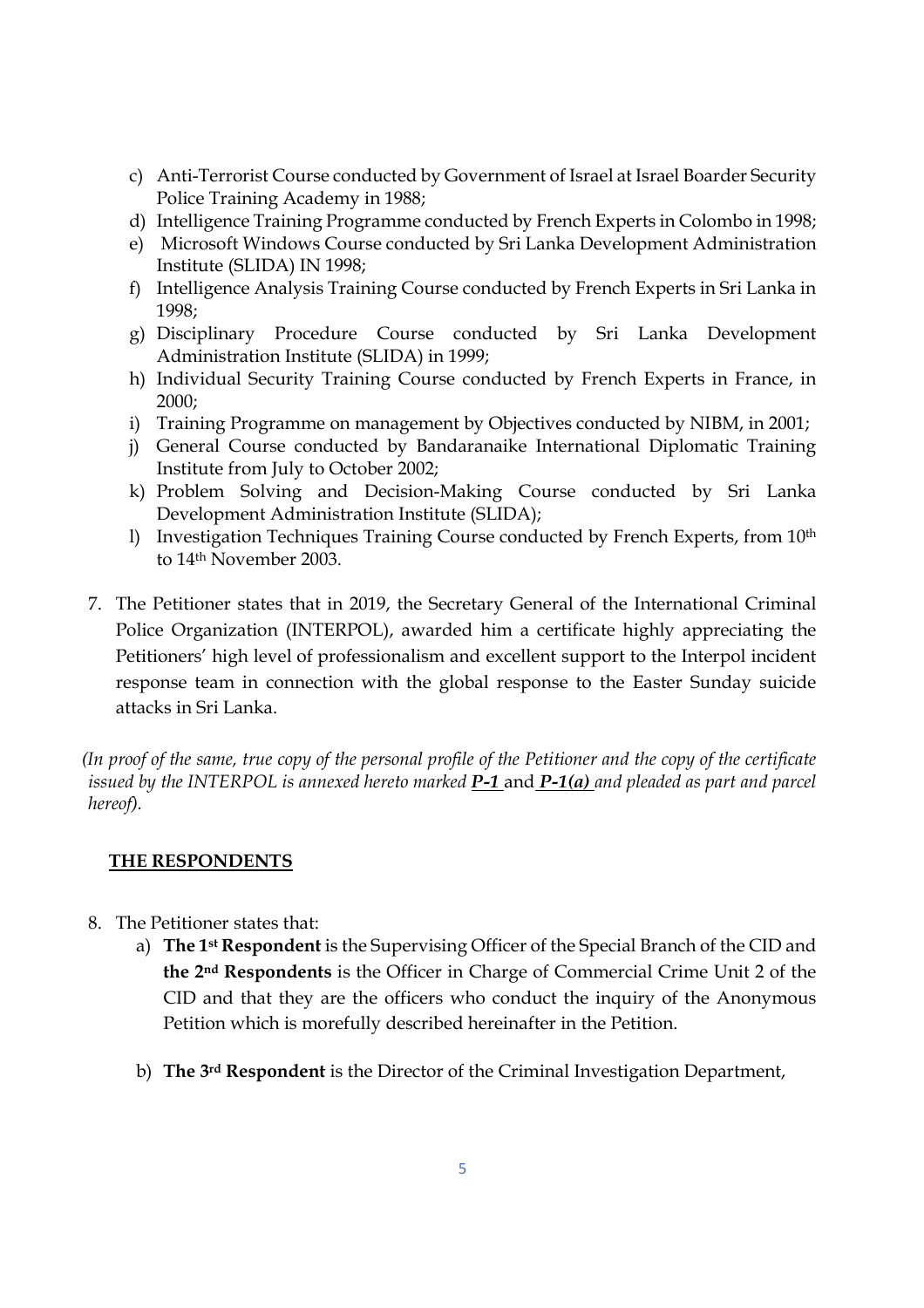- c) **The 4th Respondent** is the Deputy Inspector General of Police of the Criminal Investigation Department,
- d) **The 5th Respondent** is the Acting Director of the Colombo Crimes Division,
- e) **The 6th Respondent** is the is the Deputy Inspector General of Police of Crimes Western Province,
- f) **The 7th Respondent** is the is the Senior Deputy Inspector General of Police, Western Province of the Sri Lanka Police,
- g) **The 8th Respondent** the Inspector General of Police who is in the overall command of the Sri Lanka Police force;
- h) **The 9th Respondent** is the Officer in charge of the Special Branch, of the Criminal Investigation Department, and officer who has reported facts before the Magistrates Court of Kuliyapitiya in the B report bearing No. B/1411/2022 against the Petitioner;
- i) **The 10th Respondent** is Officer in charge of the Special Investigation Unit III of the Criminal Investigation Department; and one of the officers who conduct the inquiry of the Anonymous Petition which is morefully described hereinafter in the Petition.
- j) **The 11th Respondent** is the Secretary to the Ministry of Public Security,
- k) **The 12th Respondent** is the Minister of Public Security,
- l) **The 13th Respondent** is the Secretary to the Ministry of Defence,
- m) **The 14th Respondent** is the Hon. Attorney General and is made a party to this application both in terms of the Rules of the Supreme Court as well as *Article 35* of the Constitution as amended by the 20<sup>th</sup> Amendment thereto, to represent HE the President of the Democratic Socialist Republic of Sri Lanka, who is the Minister of Defence of Sri Lanka.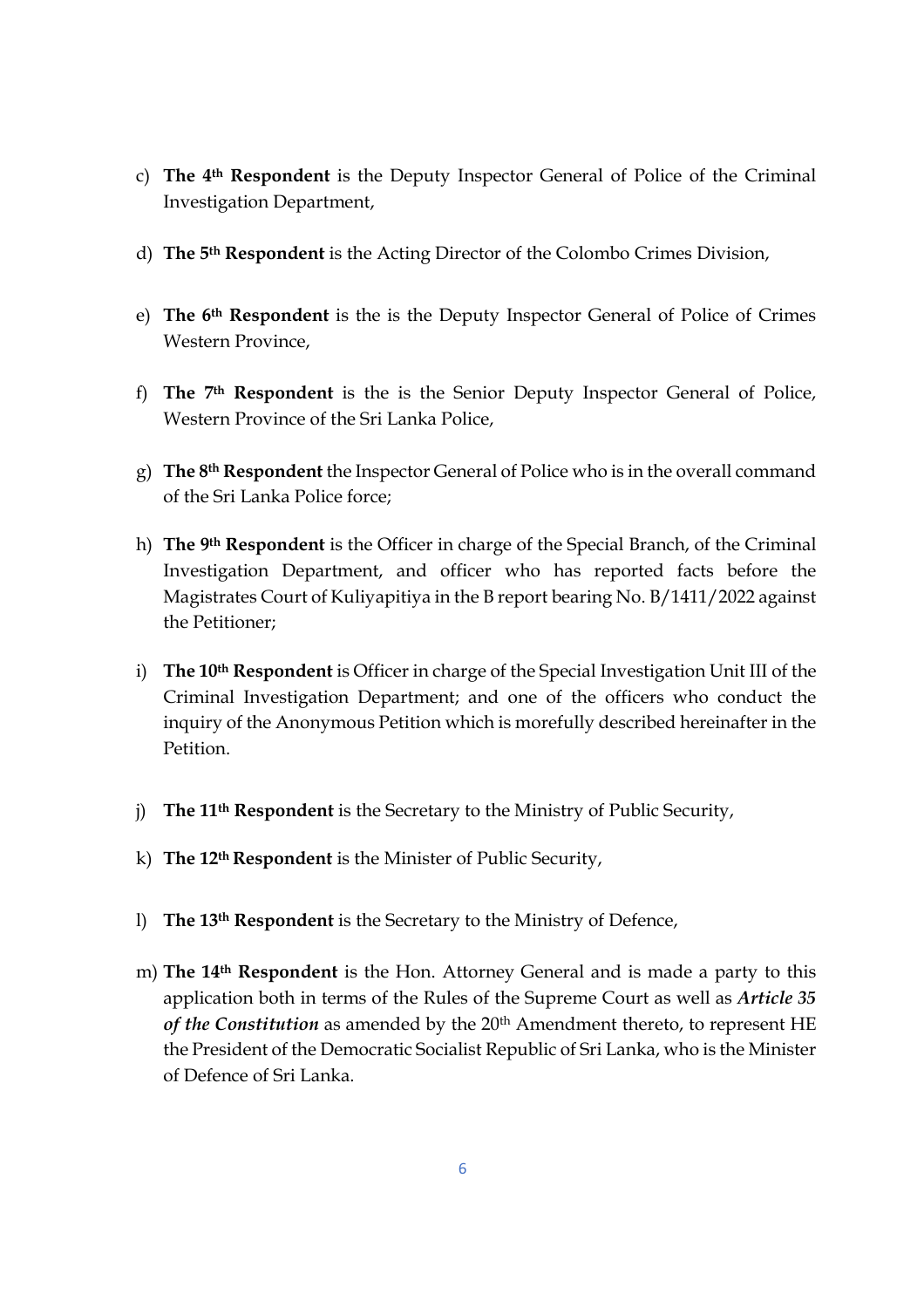*The Petitioner respectfully reserves the right to add parties to the instant application in limine and/or in the event of further material becoming available regarding the action complained of in the following paragraphs.* 

#### **SUBJECT MATTER OF THIS APPLICATION**

9. The Petitioner states that the Petitioner respectfully invokes the Jurisdiction of Your Lordships Court under and in terms of *Articles 17* and *126 of the Constitution* against the violation and/or imminent violation of the Petitioner's Fundamental Rights as guaranteed by *Article 12(1), Article 13(1) and 13(2)* of the *Constitution.*

#### **THE BASIS OF THIS APPLICATION**

10. The Petitioner states that on or about 20th December 2021, he became aware that an anonymous petition has been addressed to the 11<sup>th</sup> Respondent, alleging that certain CID officers are responsible for the Easter Sunday Attacks which took place on the 21st of April 2019, and that an inquiry with regard to the said anonymous petition has already commenced by the Special Branch of CID which includes 1st, 2nd and 10th Respondents as the supervising officer and the inquiring officers respectively.

*A copy of the Anonymous Petition marked as P-2 is annexed and pleaded as part and parcel of this Petition.* 

- 11. The Petitioner states that statements were taken from his subordinate officers namely Inspector of Police Marasinghe, Sub Inspector of Police Dias, Police Sargent Nandalal and Police Sargent Palitha who conducted investigations relating to National Thowfeek Jamath (hereinafter sometimes referred to as 'NTJ') terror group led by M.C.M. Saharan which is morefully described herein after.
- 12. The Petitioner further states that he became aware that statements have not been obtained from the Superintendent of Police C.W. Wickremasekara who acted as the supervising officer of the said investigation team, from the Senior Superintendent of Police (SSP) Mr. Shani Abeysekara who was the then Director of the CID and from the Petitioner who was the Senior Deputy Inspector General of Police (DIG), and the head of the CID at the time in question.
- 13. The Petitioner states that the allegations as stated above in the anonymous petition marked as **P-2**, are belated and false and fabricated created to cause prejudice to the Petitioner. The Petitioner further states that no proof of evidence has been produced by the complainants and/or victims of the said Petition, as to any of the allegations as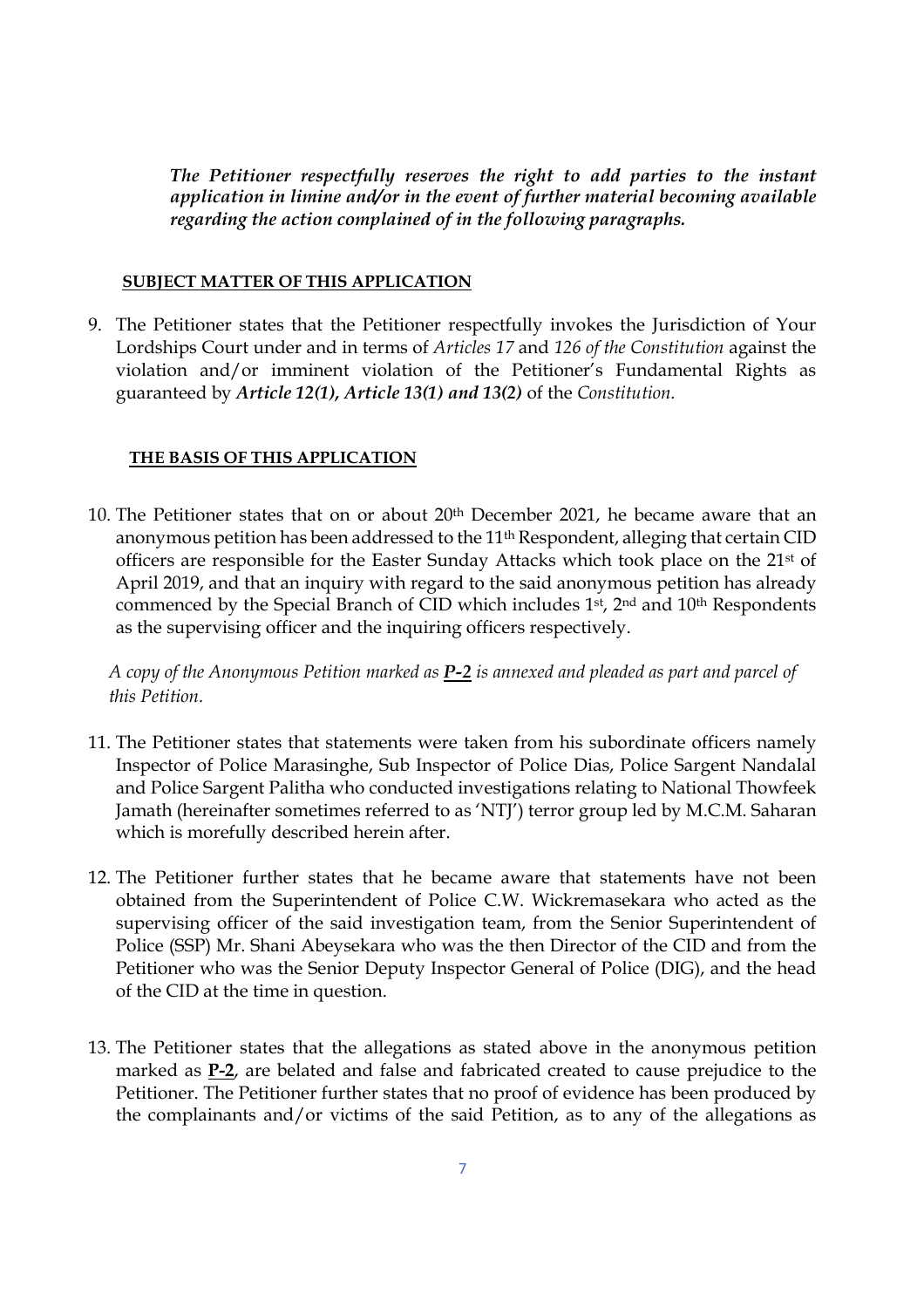mentioned in the said Petition and has not raised the above-mentioned allegations in any fora. The Petitioner further states that on 11.11.2021 the 12th Respondent in a parliamentary speech from page 2317 to page 2325 of the Hansard has mentioned all the allegations which were included in the said anonymous petition, and given that the anonymous petition was referred to the  $8<sup>th</sup>$  Respondent on 03.12.2021, the Petitioner verily believes that there is a connection between the said anonymous petition and the said parliamentary speech.

*A copy of the Hansard dated 11.11.2021 marked as P-3 and pleaded as part and parcel of this petition.* 

- 14. The Petitioner states that he received information from a reliable source that the said inquiry file on the anonymous petition, has been referred to the Attorney General's Department to obtain advice from the Hon. Attorney General (14th Respondent) under file number CR 01/294/2021, in order to initiate criminal proceedings against the Petitioner.
- 15. The Petitioner states that he became aware on 10.02.2022 a B report bearing No. B/1411/2022 had been filed before the Magistrate Court of Kuliyapitiya with the intention to impute criminal charges against the Petitioner and the former Director CID, SSP Mr. Shani Abeysekarawhich will be morefully described hereinafter in the Petition. The Petitioner states that the Petitioner respectfully seeks Your Lordships' Courts' permission to allow the Petitioner to submit the said B report bearing No. B/1411/2022, to your Lordships' Court once it is made available to him.
- 16. The Petitioner further states that he became aware that one or more of the Respondents including the 1st, 2nd 9th and 10th Respondents are planning to maliciously and/or arbitrarily arrest the Petitioner under the section 6(1) (a) of the Prevention of Terrorism (Temporarily Provisions)Act No.48 of 1979 *(Herein after sometimes referred to as the PTA)*, for the purpose of investigation on the allegations levelled against the Petitioner based on the anonymous Petition and the B Report bearing No. B/1411/2022 which has been filed before the Magistrates Court of Kuliyapitiya and thereafter to obtain an order to detain the Petitioner under the section 9 (1) of the Prevention of Terrorism (Temporarily Provisions)Act No.48 of 1979, to accomplish ulterior motives of one or more of the Respondents as described herein after.
- 17. The Petitioner states that in the said B Report it has been revealed that through the said B report, the 1st to 14th Respondents are attempting to incriminate the Petitioner under and in terms of section 102 read with sections 296 and 300 of the Penal Code.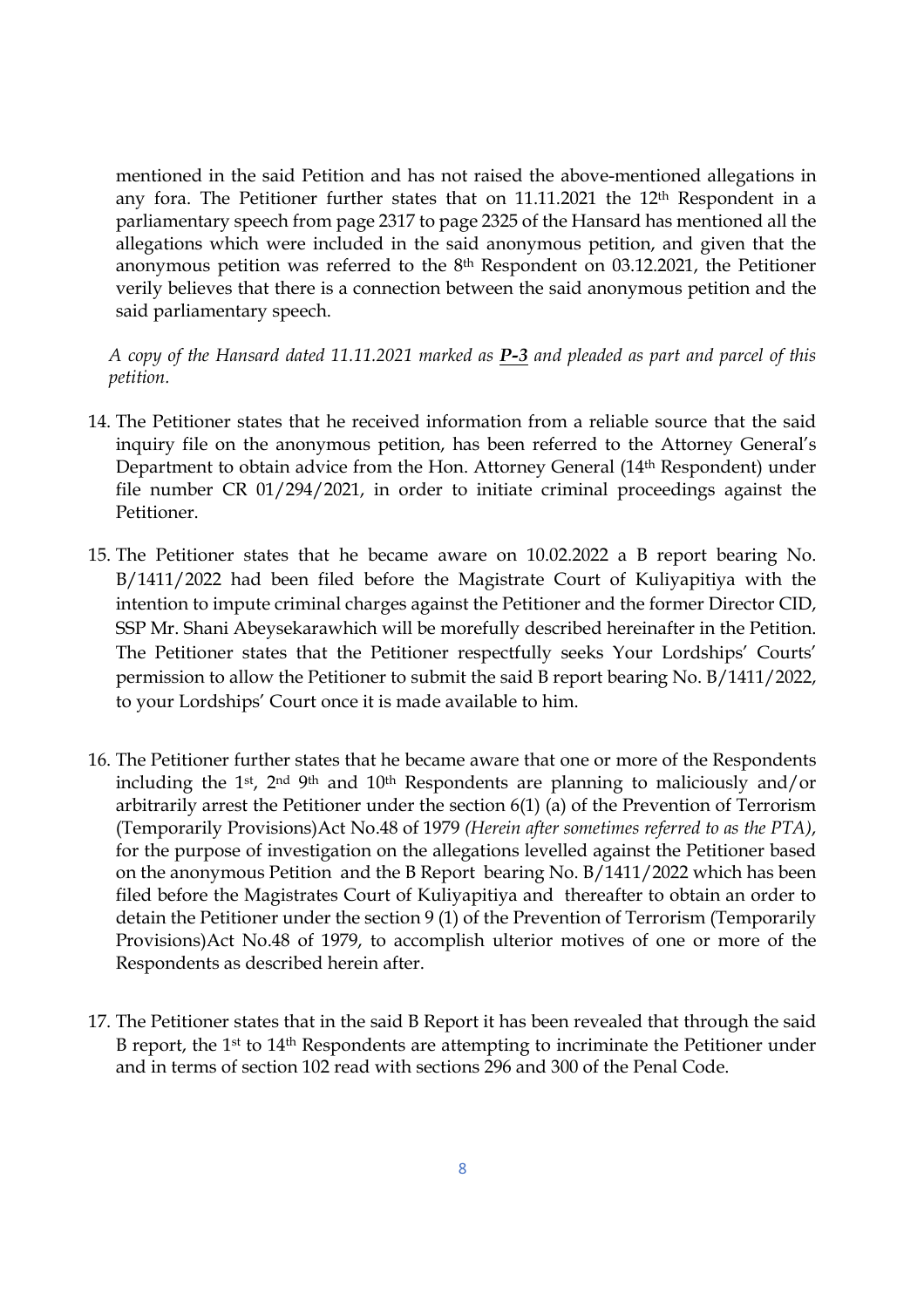18. The Petitioner vehemently denies the aforesaid allegations and states that they are *ex facie* baseless, illogical, capricious, unreasonable and tainted with malice for the reasons morefully explained hereinafter.

## **THE INVESTIGATIONS CONDUCTED BY THE CRIMINAL INVESTIGATION DEPARTMENT RELATING TO NATIONAL THAWHEED JAMATH PRIOR TO THE EASTER SUNDAY ATTACK.**

## ● *THE CID INVESTIGATIONS INTO THE MURDER OF TWO POLICE OFFICERS AT VAVUNATHIVU AND THE ATTEMPT BY THE MILITARY INTELLIGENCE TO MISLEAD THE CID*

- 17. The Petitioner states that on 30.11.2018 two police constables namely Ganesh Dinesh and Walpita Gamage Niroshan Indika Prasanna were stabbed and shot to death by an unidentified group of assailants at a checkpoint in Vavunathivu in the Eastern Province, Batticaloa. The Petitioner further states that the revolvers (bearing No. 641042 and No. 639927) and 10 ammunition which were under the possession of the said two deceased police constables and parts of their official uniforms (belts and peak caps) have also been taken by the said group of assailants.
- 18. The Petitioner states that, the Petitioner and the then Inspector General of Police (IGP) visited the crime scene and on the same day i.e 30.11.2011, and further states that the Special Investigation Unit (SIU) of the CID was assigned to investigate the aforesaid murder by an order of the then Inspector General of Police (IGP). The Petitioner further states that during the aforesaid investigations, the CID officers have obtained statements from more than 30 individuals including some police officers in the said area and in addition, the Directorate of Military Intelligence (hereinafter called and referred to as the 'DMI') has also provided information to the CID related to the said incident.
- 19. The Petitioner further states that, accordingly, the reports dated 05.12.2018, 08.12.2018, 14.12.2018, and 03.01.2019 sent by the DMI made the case that the murder of the two police officers was committed by ex-LTTE Cadres provoked by Vavunathivu Police for interrupting war memorial events honoring the LTTE terrorists which was supposed to be held on 27.11.2018.
- 20. The Petitioner further states that the report dated 08.12.2018 claimed that one of the murdered Police Constables has been involved in an extra-marital affair with a married woman, whose husband has taken out a contract with an ex-LTTE cadre to have the Police Constable murdered. Moreover, the Petitioner states that the recent report of the DMI dated 03.01.2019, further confirmed that the suspects are from the LTTE and that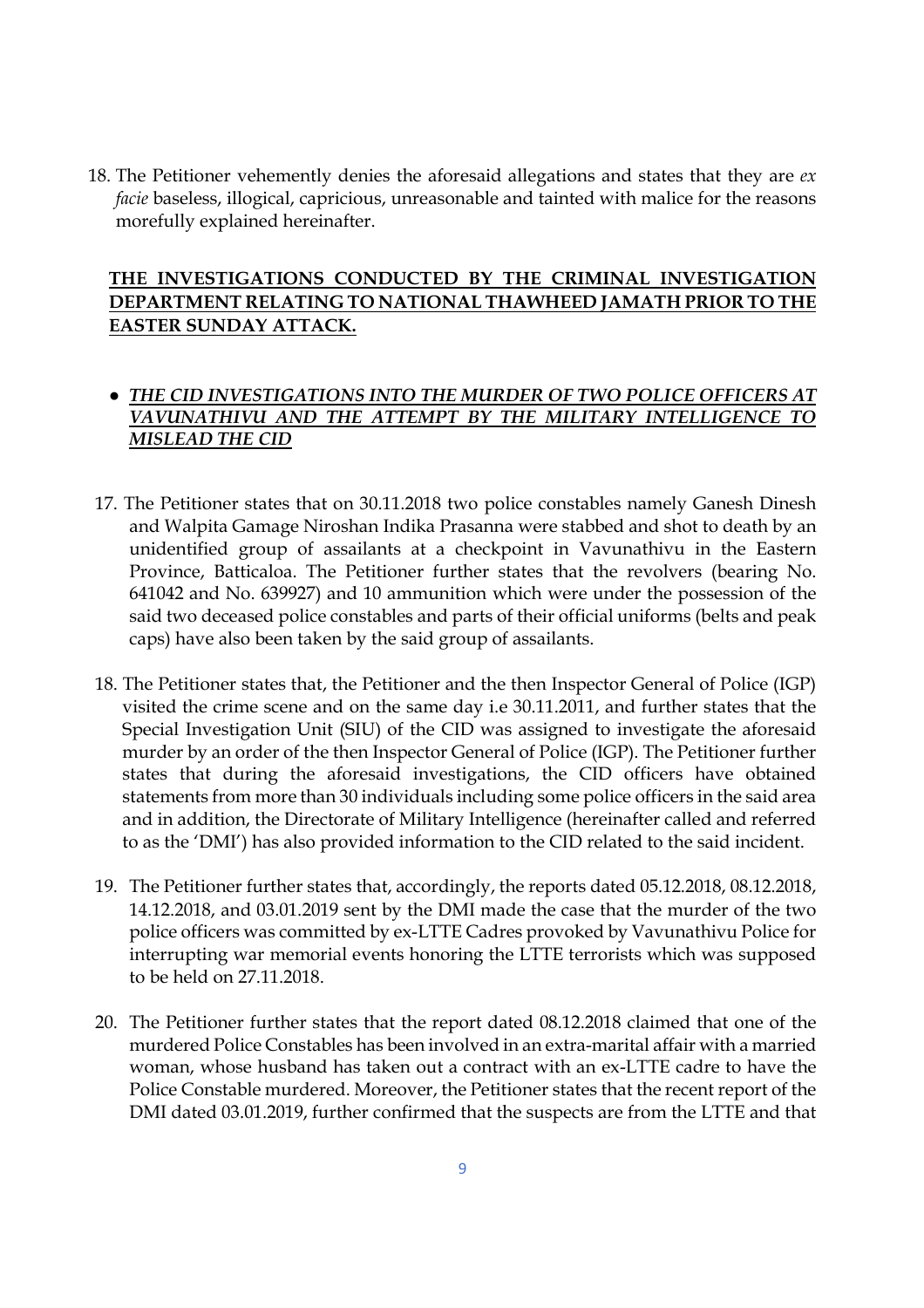the two suspects are namely Ajanthan and Rasayagam Sarvanandan alias Imiyawan are responsible for the murder of the said two police constables. Moreover, the Petitioner states that before the said intelligence reports were shared by the DMI, the CID investigations, did not have any other evidence to prove that the suspects were the Ex- LTTE members who were involved with the murder of the two constables.

*Copies of the reports dated 05.12.2018, 08.12.2018, 14.12.2018, and 03.01.2019 marked as P-4(a) to P-4(d) are annexed and pleaded as part and parcel of this Petition.* 

- 21. The Petitioner further states that on or about 03.12.2018, the then Director of SDIG SIS Nilantha Jayawardene, upon an information provided by a Sub Inspector attached to the SIS, informed the Petitioner, about a "motorcycle jacket" found inside a channel in a paddy field which was 3 kilometers away from the crime scene, alleging that the jacket was linked to the murderer. The Petitioner states that the said information was provided by the then SIS, Director only after three days of the said murder. The Petitioner states that thereafter upon the information provided by the then SDIG SIS Nilatha Jayawardena, a team of CID officers were assigned to conduct the investigations related to the said "motorcycle jacket". the Petitioner states that on the same day, i.e. 03.12.2018 the team of CID officers including the then Director of CID SSP, Mr. Shani Abeysekara visited the said place and when the CID officers arrived at the said location, SIS officers were already at the location.
- 22. The Petitioner further states that, Superintendent of Police Jayasinghe attached to the CID was deployed to conduct investigations with a team of Police Kennel Division. The Petitioner states, the sniffer dogs picked up a scent from the jacket and followed the scent to the ex-LTTE cadre's house namely Ajanthan but not to the crime scene.
- 23. The Petitioner further states that the CID officers carried out further investigations, and detained the said Ajanthan and Rasayagam Sarvanandan alias Imiyawan whom were suspected to be the masterminds of the murder of the said two police officers under the provisions of the Prevention of Terrorism (Temporarily Provisions) Act No.48 of 1979 *(Herein after sometimes referred to as the PTA).*

*A copy of the letter dated 19.12.2018 and the report addressed to IGP by the Petitioner is marked as P-5(a) and P-5(b) , A copy of the report on the progress of the investigation dated 2018.12.19 addressed to the Petitioner by J.P.D. Jayasinghe SP is marked as P-5(c) , A copy of the letter by the Petitioner addressed to the SDIG, CID to extend the Detention Order for further investigation is marked as P-5(d) are annexed and pleaded as part and parcel of this Petition.* 

24. The Petitioner states that later, the investigations conducted after the Easter Sunday attacks it was revealed that the said Ajanthan and the ex LTTE member is not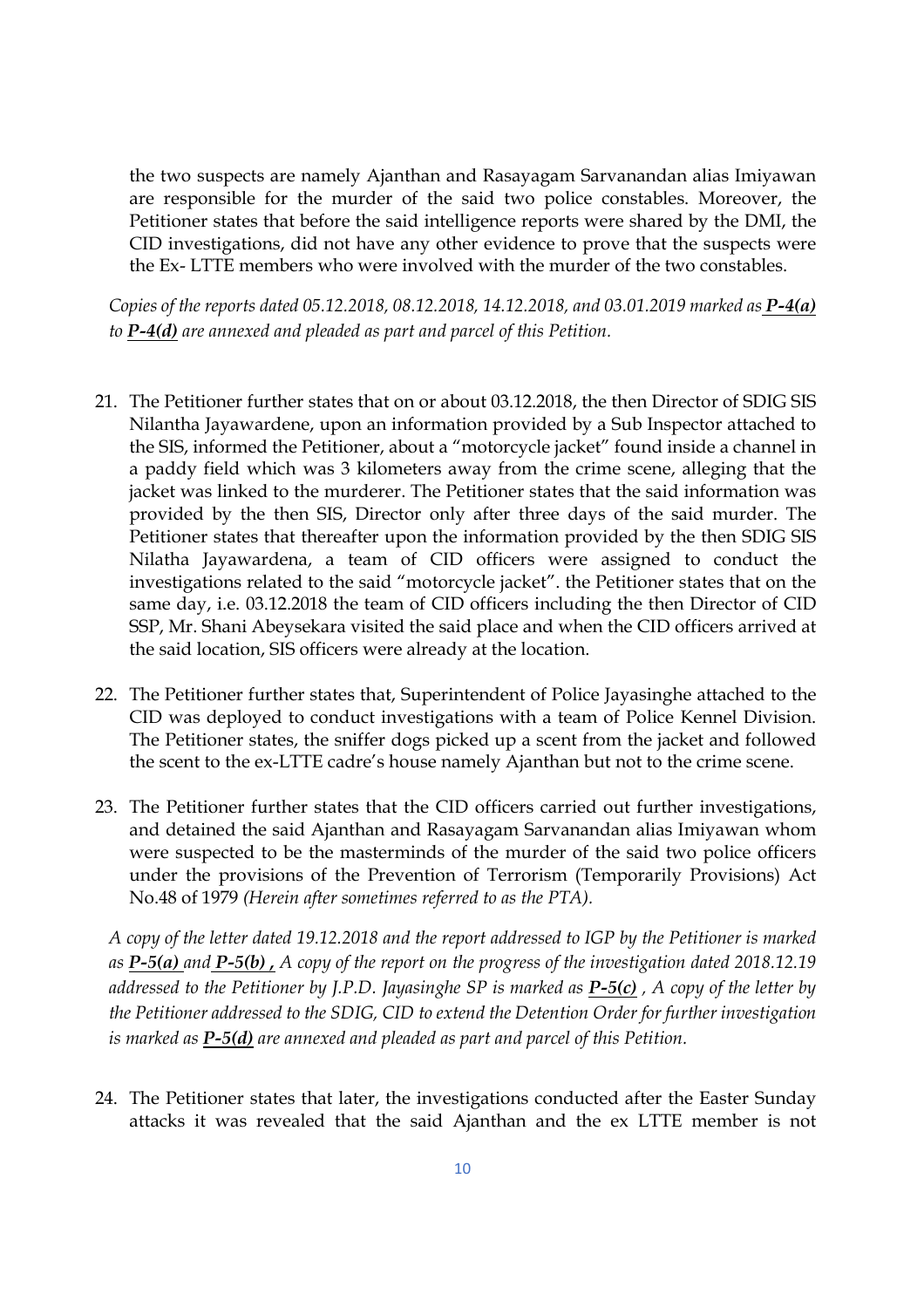responsible for the murder of police officers and that the said Ajanthan and the ex LTTE member had been **falsely framed** for the murder of police officers by the intelligence services (DMI and SIS). **The Petitioner further states that the DMI and SIS are suspected to have conspired to plant the motorcycle jacket in a school bag,** to mislead CID investigations on the murder of two police officers in to prevent them from discovering the real assailants involved in the murder. The Petitioner further states that due to the confusions caused by the SIS and DMI, CID officers discovered only after the attacks of Easter Sunday, that the murder of the two officers was committed by the NTJ terror group led by M.C.M Saharan, which is more fully described in the following paragraphs.

## ● *MAWANELLA AND WANATHAWILLUWA INVESTIGATIONS*

- 25. The Petitioner states that the initial confrontation of the Criminal Investigation Department (CID) with the NTJ, occurred when the CID was involved with the investigation of the terrorist activities of Muslim terror groups, in the incidents of causing vandalism to Buddha statutes in the Mawanella, Peradeniya and Velambada Police areas that took place in Mawanella and surrounding areas from 23.12.2018 to 26.12.2018. The Petitioner states that the preliminary investigation of the said incident was conducted by the Mawanella Police Station and Crime Division of Kegalle. The Petitioner states that under the verbal order received on 26.12.2018 by the then IGP, a CID team was assigned to assist the Mawanella Police Station and the Crime Division of Kegalle in the investigation of the aforesaid Mawanella incident. The Petitioner states that a team of CID officers including Inspector of Police Marasinghe and Assistant Superintendent of Police C.W.Wicremasekara, were assigned to assist about the said Mawanella incident.
- 26. The Petitioner further states that with the assistance of the said team of CID officers, the Kegalle Police Division was able to arrest 9 suspects connected to the Mawanella incident on 26.12.2018. The Petitioner states that after further interrogating the said 9 suspects, the CID was able to reveal two persons namely, Mohammed Ibrahim Sadik Abdulla and Mohammed Ibrahim Zahid Abdul Haqq as the main suspects behind mobilizing the said terror activity.
- 27. The Petitioner states that in order to arrest the aforesaid two main suspects, the Investigation team has obtained and scrutinized the Call Data Records of the previously arrested 9 suspects. The Petitioner states that through the Call Data Records it transpired that the aforementioned Mohammed Ibrahim Sadik Abdulla and Mohammed Ibrahim Zahid Abdul Haqq have closely associated a person namely A.H.M.Mufees from Vanathawilluwa, Puttalam.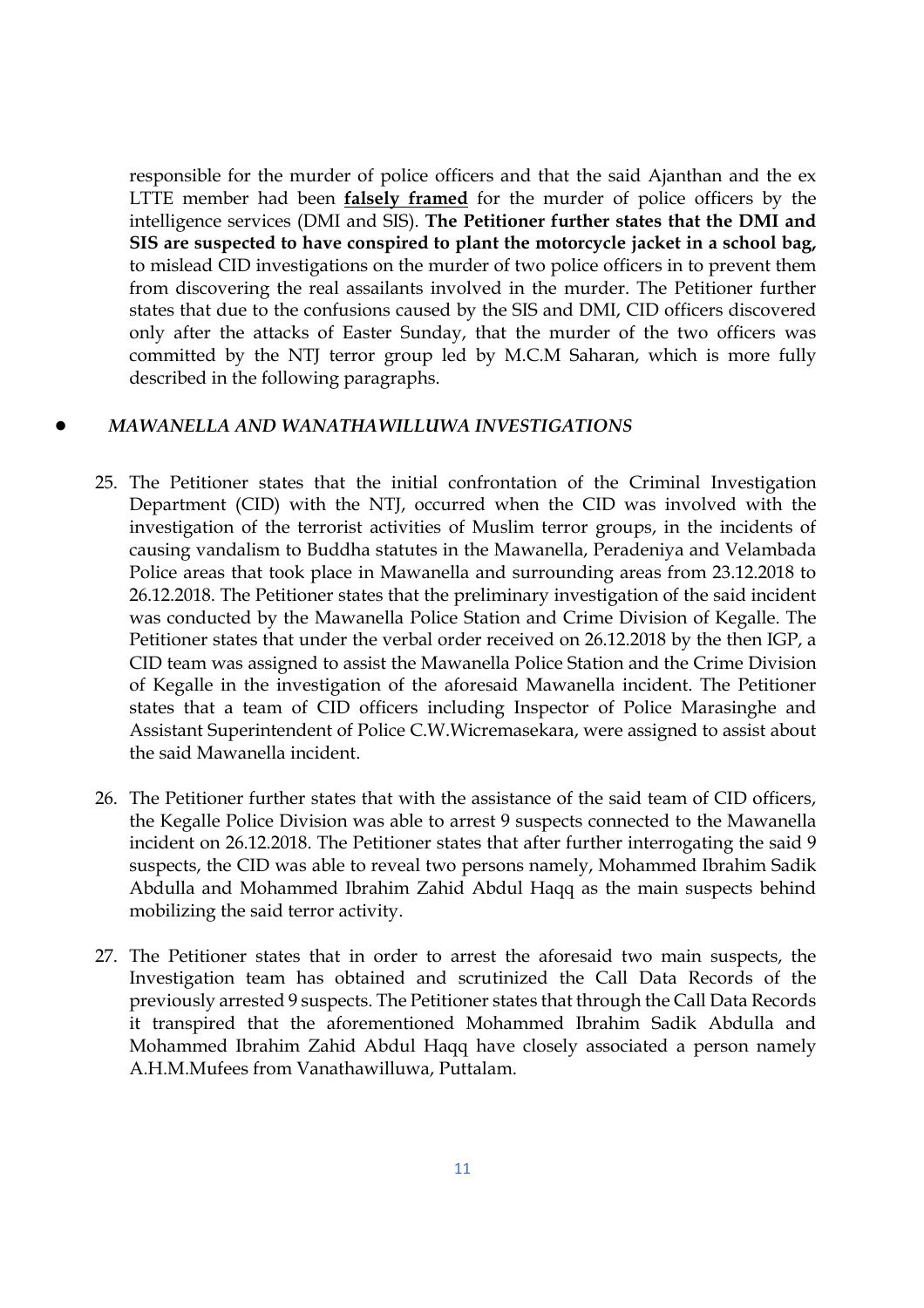- 28. The Petitioner states that on or about 27.12.2018 all the 9 suspects related to these investigations were produced before the Learned Magistrate of Mawanella Magistrate's Court under the Cases bearing No. B 11330/18 and B 11343/18 for the offenses under the section 3(1) of the International Covenant for Civil and Political Rights Act no. 56 of 2007 and under section 32 read with 140, 102, 113(b), 314, 317, 410, 290, 290(a) and 291(b) of the Penal Code of Sri Lanka.
- 29. The Petitioner further states that during the investigations of the Mawanella incident, Superintendent of Police, Chamika Wickremasinghe attached to the Kegalle Police Division has requested from the then Director CID SSP, Mr. Shani Abeysekara to get assistance from the INTERPOL to verify whether the Mawanella incident is an act of an International Terrorist Organization to disrupt the unity, peace and security of Sri Lanka. The Petitioner states that the then Director CID SSP, Mr. Shani Abeysekara has requested the assistance of INTERPOL, from Superintendent of Police, Ranjith Wedasinghe who was the then data protection of officer of the INTERPOL Branch of CID and the Petitioner further states that when the then Director CID SSP, Mr. Shani Abeysekara has requested the assistance of INTERPOL, Superintendent of Police, Ranjith Wedasinghe has reported to the then Director CID SSP, Mr. Shani Abeysekara, that according to the mandate of INTERPOL, it can intervene in a situation only if the alleged International Terrorist Organization has an identified country which is involved in aiding the terrorist organization, have identified persons behind the international conspiracy and the way the attacks were planned and conducted according to the mandate of INTERPOL, and that it can intervene in a situation only if the alleged International Terrorist Organization has an identified country which is involved in aiding the terrorist organization, have identified persons behind the international conspiracy and the way the attacks were planned and conducted. The Petitioner states that the then Director CID SSP, Mr. Shani Abeysekara was informed by the Superintendent of Police, Ranjith Wedasinghe that since the Mawanella incident is not clearly identified as an attack carried out by an International Organization, the INTERPOL were unable to provide the necessary assistance as requested.

*The copy of the letter dated 28.12.2018 addressed to Petitioner by SP Chamika Wickremasinghe marked as P-6(a), a copy of the letter dated 24.01.2019 by SP Ranjith Wedasinghe marked as P-6(b) and copy of the letter dated 29.01.2019 addressed to SP Chamika Wickremasinghe by the the Petitioner marked as P-6(c) Are annexed and pleaded as part and parcel of this Petition.* 

30. The Petitioner states that thereafter, on 31.12.2018, the then IGP ordered the CID to take over the overall investigations of the Mawanella incident.

*A copy of the letter addressed to the IGP by the Petitioner dated 31.12.2018 is marked as P-7 <i>is annexed and pleaded as part and parcel of this Petition.*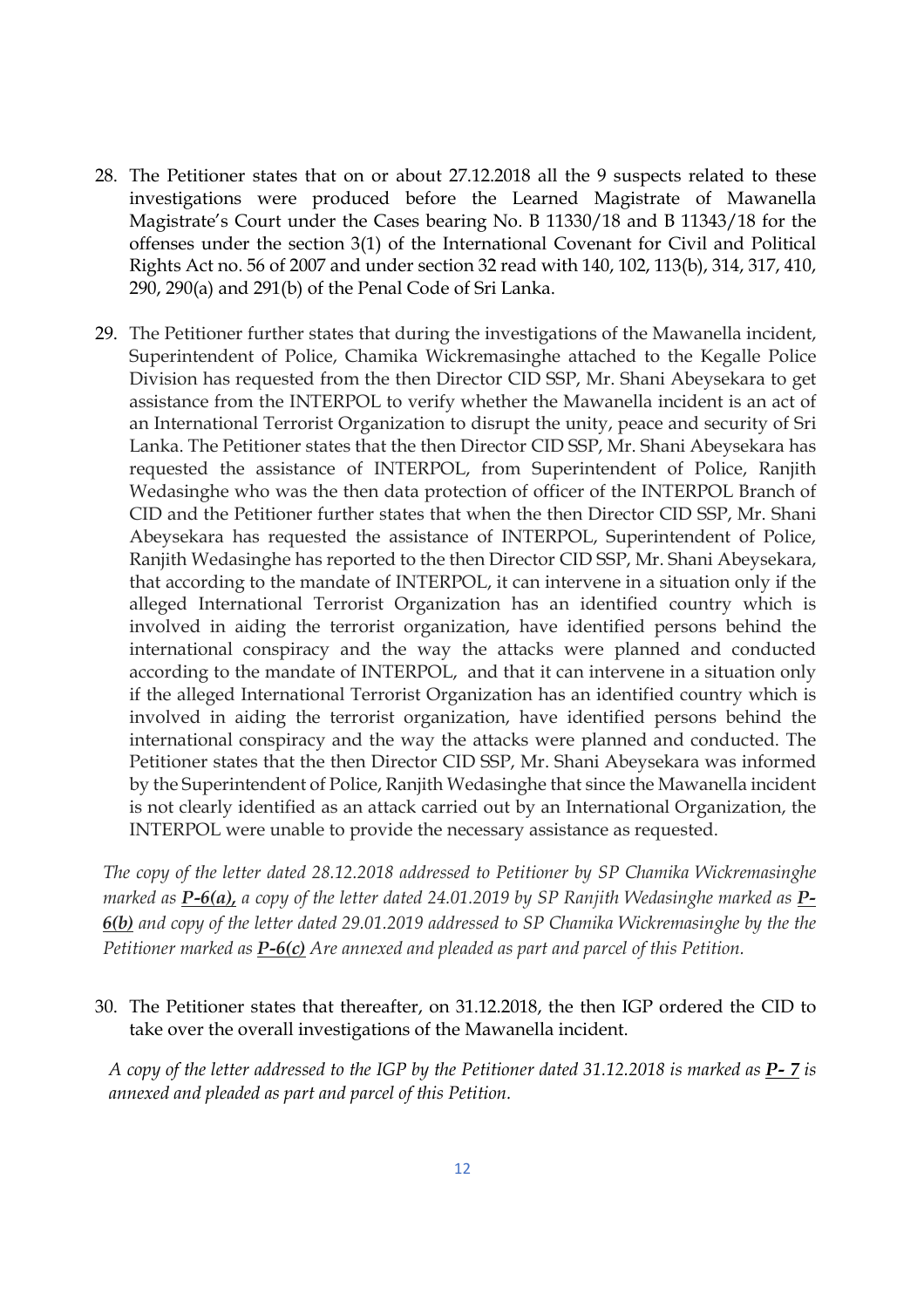- 31. The Petitioner states that thereafter, with the assistance of an informant named Thaslim, and by a thorough investigations of digital forensic evidence on or about 16.01.2019 the team of CID officers have been able to locate a NTJ safe house and/or a training base in an estate called *Lactowatte* in Wanathawilluwa, Puttalam. The Petitioner states that at or around 5.30 pm, on the same day the aforesaid team of CID officers raided and recovered over a hundred Kilograms of locally manufactured explosives (Urea Nitrate), 99 detonators, detonation cords, firearm parts, compasses, and other munitions inside the said safe house and/or the training base. The Petitioner states that Inspector of Police Marasinghe has reported to the then Director of the CID, about the said explosives found in the estate of Lactowatte, and thereafter, the then CID director Mr. Shani Abeysekara has taken steps to inform the Commander of the Special Task Force to neutralize the explosives discovered in the said *Lactowatte* and to provide security to the officers who were involved with the raid. The Petitioner further states that the then CID Director Mr. Shani Abeysekara, reported the Petitioner, about the progress of the investigations from time to time.
- 32. The Petitioner further states that at the time of the raid, the team of CID officers have arrested 4 suspects namely, A.H.M. Mufiz, A.H.M. Hamas, M.N.M. Nafrid and M.N.M. Navid who were in Lactowatte. The Petitioner states that the aforesaid 4 suspects were detained under Section 6(1) and 9(1) of the Prevention of Terrorism (Temporary Provisions) Act No. 48 of 1979 for a period of 90 days for further interrogation. The Petitioner *inter alia* states that the following facts were revealed from the aforementioned suspects namely A.H.M. Mufiz, A.H.M. Hamas through the extensive interrogations conducted by the CID;
	- i) M.C.M. Saharan was the leader of the NTJ,
	- ii) That M.C.M. Saharan has conducted extremist preaching and workshops,
	- iii) That M.C.M. Saharan has conducted short training courses to NTJ members relating to weapons in Nuwara Eliya,
	- iv) That all the members in NTJ were given an alias apart from their original name,
	- v) That the members of this organization have been categorized under two teams as Suicide Attackers and Lone Wolf Attackers,
	- vi) That M.C.M. Saharan and head members of the organization has engaged in collecting weapons and manufacturing explosives in Lactowatte, Puttalam,
	- vii) That M.C.M. Saharan has planned to establish a training camp at Lactowatte.

*A copy of the letter addressed to the director CID, dated 2019.04.11 by ASP, (CID) Wicremasekara regarding the extension of 90 days period of the Detention Order issued under section 9(1) of the PTA for further investigations is marked as P- 8 and the copies of the said letter dated 2019.04.11 forwarded to the DIG CID by the director CID to the Petitioner, and to the Secretary to the Ministry of Defence by the Petitioner are marked as P-8(a) to P-8(c) and annexed and pleaded as part and parcel of this Petition.*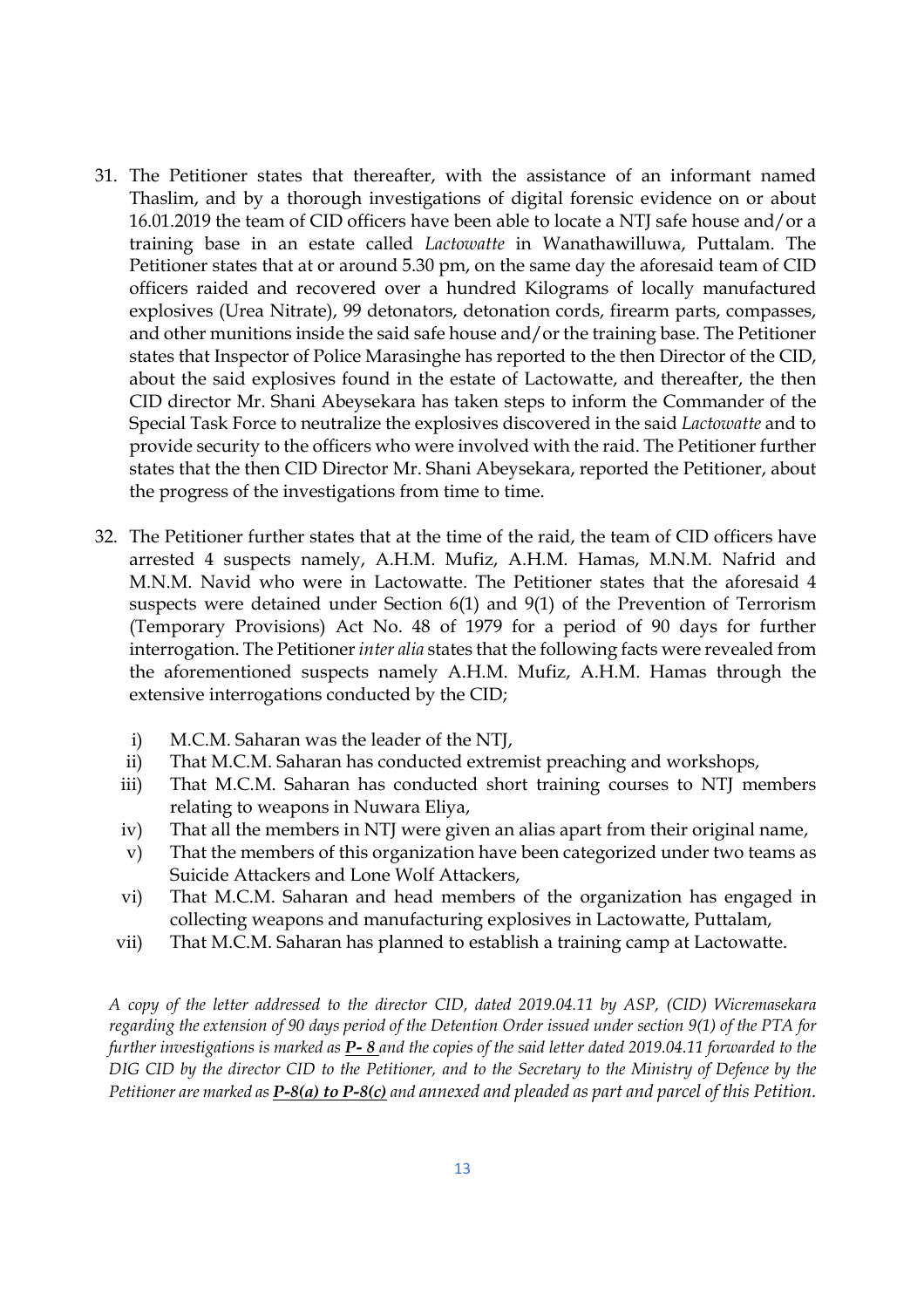- 33. The Petitioner further states that from the interrogations conducted on A.H.M. Mufiz and A.H.M. Hamas, the CID investigation officers were able to reveal that the person named M.C.M. Saharan is intending to carry out several extremist activities in Sri Lanka in order to cause communal disharmony.
- 34. The Petitioner further states that on or around 17.01.2019, the then director of the CID, SSP Mr. Shani Abeysekara has visited the safe house and/or training base at Lactowatte, Vanathavilluva. The Petitioner states that he was informed that without any prior notice made to the CID, Assistant Superintendent of Police Mallawarachchi, the officers from the State Intelligence Service (SIS), Lieutenant Colonel Anuruddha Karunaratne and Captain Nanayakkara from the Directorate of Military Intelligence (DMI) and officers from the Special branch with each of their separate teams have been presented to conduct investigations. The Petitioner further states that officers from the Special Task Force have also been presented at the site to receive briefings from the CID officers when the contraband explosives and firearms tied to M.C.M. Saharan and NTJ were found by CID officers. The Petitioner further states that he was informed that the government analyst was also presented at the said site. The Petitioner further states that the officers of the SIS and DMI were also given permission to interrogate the aforementioned 4 suspects who were arrested from the *Lactowatte* raid and to examine and take photographs of the productions of the NTJ.
- 35. The Petitioner states that on or about 26.01.2019 all the 4 suspects related to these investigations were also produced before the Learned Magistrate of Mawanella Magistrate's Court under the Cases bearing No. B 11330/18 and B 11343/18.
- 36. The Petitioner states that on 06.02.2019 the CID officers have obtained a travel ban against M.C.M. Saharan from the Magistrates Court of Mawanella under the facts submitted in the B report bearing No. B 11330/18 and further an order was issued by the Learned Magistrate of Mawanella to the Department of Immigration and Emigration to prevent M.C.M. Saharan from traveling overseas.
- 37. The Petitioner states that after in depth investigation of each suspect related to the Mawanella incident it was revealed that two suspects namely, M.N.M. Nafrid and M.N.M. Navid were not directly or indirectly involved with any sort of terror activities related to the incident of Lactowatte and therefore they were released on 10.04.2019 subjected to conditions under Section 11(1) of the Prevention of Terrorism (Temporary Provisions) Act No. 48 of 1979. The Petitioner states that the said conditions are effective up to date.

*A copy of the Report addressed to Director CID from the OIC Special Investigation Branch of CID marked as P-9(a), a copy of the letter 02.04.2019 to the DIG CID from the Petitioner marked as P-9(b) and a copy of the letter addressed to the Secretary to the Ministry of Defense and Urban*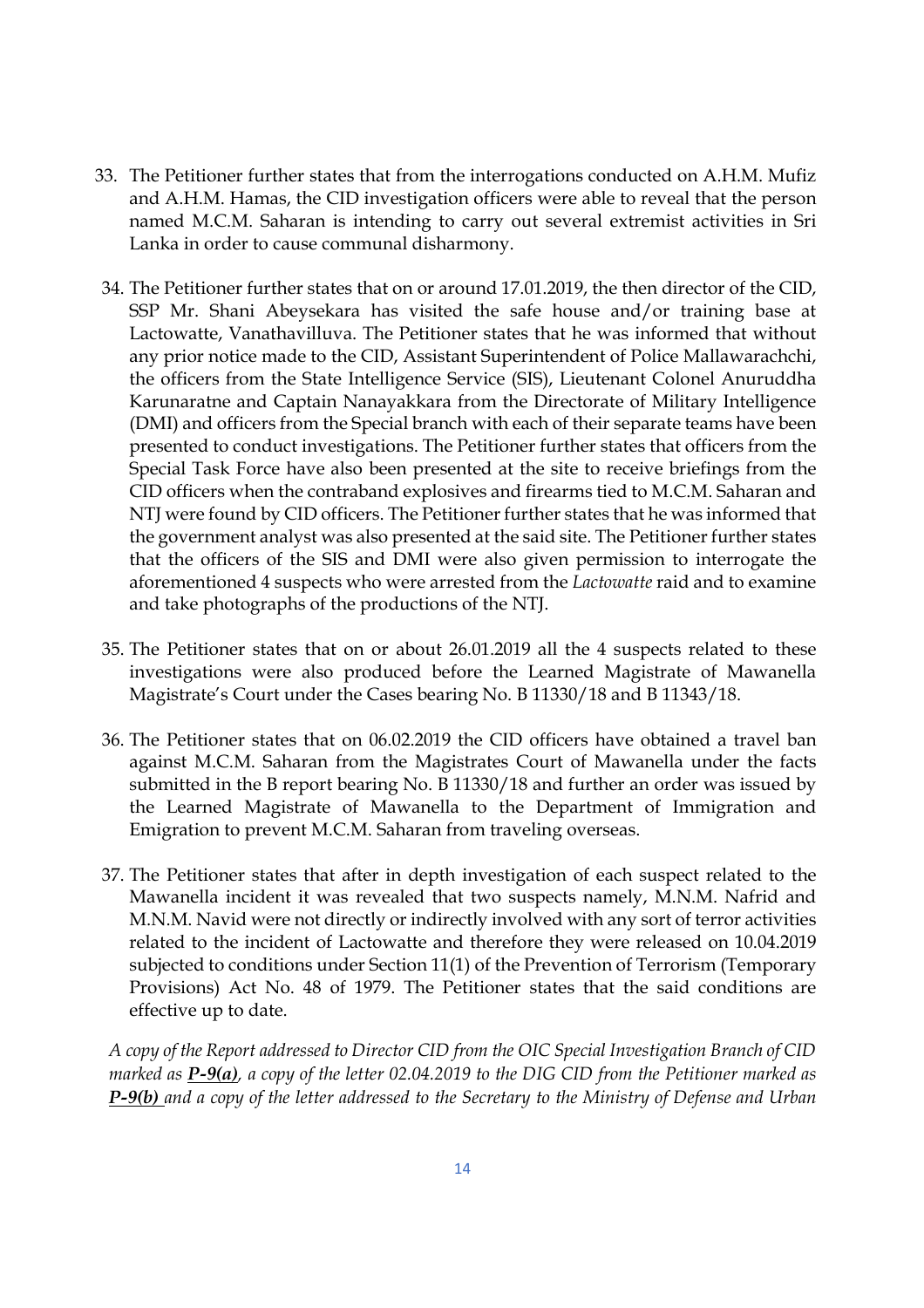*Development from the Petitioner are marked as P-9(c) are annexed and pleaded as part and parcel of this Petition.* 

- 38. The Petitioner states that on 02.02.2019, the Petitioner, together with the then director CID MR, Shani Abeysekara had met the then President Maithripala Sirisena and explained that the attacks on Buddhist statues in Mawanella and the illegally storing over 100kg of explosives in *Lactowatta,* Vanathavilluva are suspected to be done by the same group, and therefore this matter should be given serious consideration. The Petitioner further states that since the CID was not a member of the Security Council, the Petitioner, has requested the then President Maithripala Sirisena, to bring this matter to the attention of the Security Council with a view of getting assistance from the intelligence services and the military to support the CID to prevent any terrorist bombings or extremist activities. The Petitioner states that although the then President Maithripala Sirisena, has mentioned that he will give an opportunity to the Petitioner to present a briefing of the aforementioned matter at the Security Council, the said undertaking was not put into effect by the then President Maithripala Sirisena.
- 39. The Petitioner states that after the Wanathavilluwa recovery, the CID officers conducted further investigations to arrest M.C.M Saharan and his close associates in NTJ. During the said investigations the CID officers were able to identify a person called Badurdeen Mohamed Mohideen alias Army Mohideen who was a suspect of an incident that took place in Aliyar Junction on 10.03.2017. The Petitioner further states that he became aware that the CID officers have investigated the background of the said Army Mohidden and that it has been revealed that the said Army Mohidden has been a close associate of M.C.M. Saharan, and after the aforementioned Aliyar incident he has severed his ties with M.C.M Saharan. The Petitioner states that after the said Aliyar incident, a warrant had been issued to arrest him from the Magistrate's court of Kalmunai. The Petitioner states that later on, Police Sergeant Nandalal and Sub Inspector of Police Dias attached to the CID, has used him as an informant to trace NTJ and its activities. The Petitioner states that after the Easter Sunday attacks, efforts were made to impugn the bona fides of these CID officers for using the said Army Mohideen as an informant for investigations however, the said Army Mohideen has not to-date been named as a suspect in investigations into any of the attacks that took place on or subsequent to 21<sup>.st</sup> of April 2019.

## ● **FURTHER INVESTIGATION CONDUCTED BY THE CID WITH REGARD TO M.C.M. SAHARAN**

40. The Petitioner states that on the information provided by a suspect of Wanathavilluva namely A.H.M. Hamas, the CID has conducted investigations in Puttalam on 02.02.2019 and in there, the CID has been able to obtain a statement from a person named A.R.A. Lebbe and revealed a telephone number which had been used by M.C.M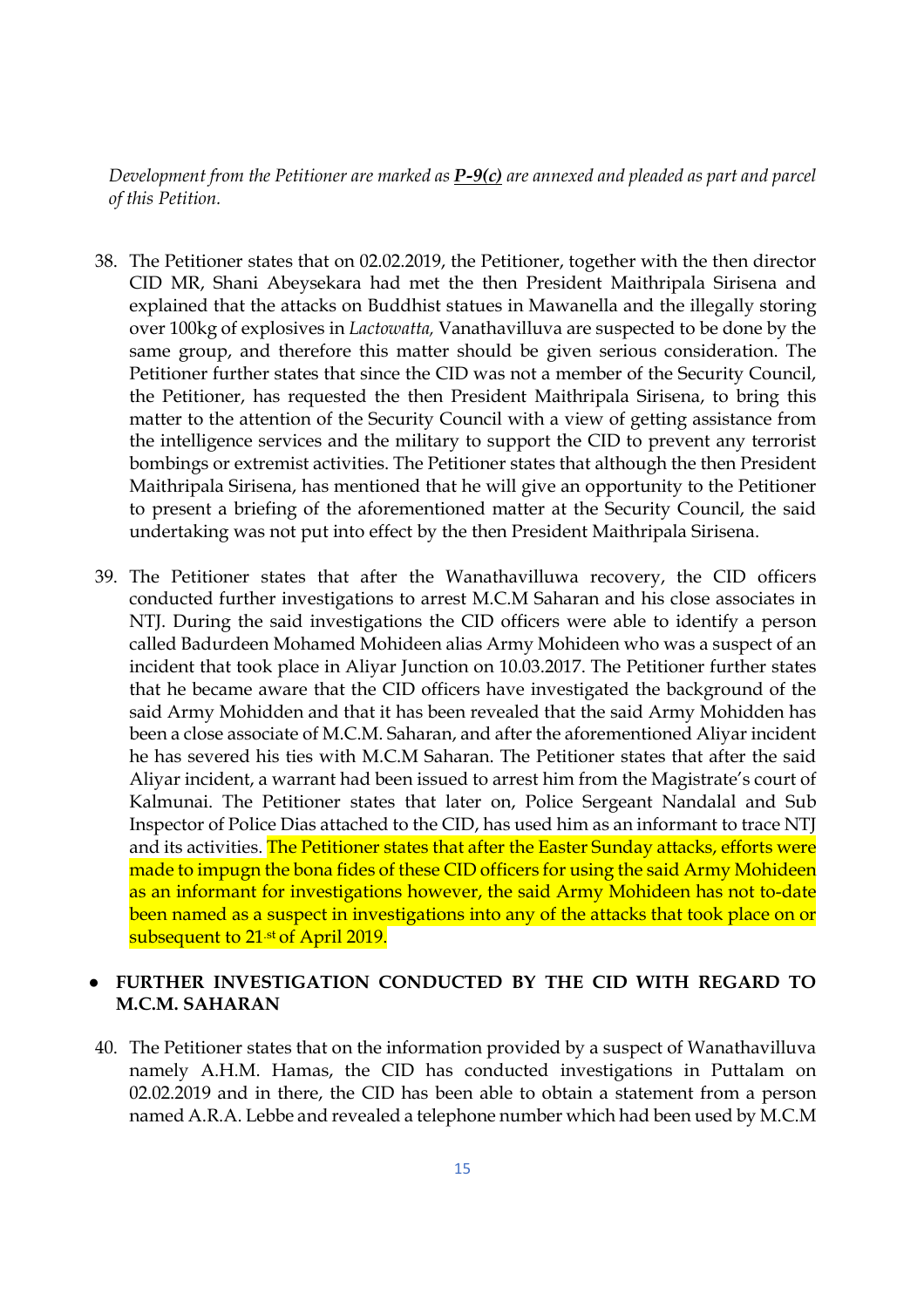Saharan upon A.R.A. Lebbe's statement. The Petitioner states that however, the CID officers were only able to extract details of normal incoming and outgoing voice call records received to the said telephone number. The Petitioner states that it was discovered from the details of the said voice call records that M.C.M Saharan has used the said telephone number only to communicate with his family members.

41. The Petitioner states that the CID officers were able to discover through investigation of the aforesaid telephone number, that NTJ members including M.C.M. Saharan communicated through a paid mobile application called "Threema", which is an opensource end-to-end encrypted instant online messaging and calling application. The Petitioner further states that the CID officers have requested the details of the calls made over the internet by M.C.M. Saharan, however, the service providers have not produced any details and/or reports of the said telephone calls due to the lack of facilities to obtain the details of an open-source end-to-end encryption.

*Copies of the reports prepared by IP Marasinghe on the investigation to arrest M.C.M. Saharan and the investigations conducted by the CID on the Mawanella incident are marked as P-10 (a) and P-10 (b) are annexed and pleaded as part and parcel of the Petition* 

- 42. The Petitioner further states that the CID has taken several statements from A.H.M. Mufiz on 05.02.2019, 07.02.2019, 08.02.2019 and 09.02.2019 and on the information gathered from the said statements, the CID officers were able to discover about a van which has been used by the NTJ members to transport materials used to manufacture explosives to *Laktowatte* and that the said van has been checked at the Kalpitiya Navy check point during a delivery. The Petitioner states that thereafter, on the said information, the CID officers have visited Kalpitiya Navy Camp on 15.02.2019 to get details of the said van. The Petitioner states that the team of CID officers have been able to trace a Nissan Vanette van bearing No. WP PA 2855 used by M.C.M. Saharan and his team from the records which have been recorded by the officers who were at the said Navy check point.
- 43. The Petitioner states that in order to find the owner of the Nissan Vanette van bearing No. WP PA 2855, a team of CID officers have searched the areas of Kuliyapitiya, Kekunagolla, Alahitiyawa, Gallagama, Kegalle, Mawanella and Aranayaka on 18.02.2019 and 19.02.2019. The Petitioner states that during the search the team of CID officers have been able to obtain statements from about 6 persons.
- 44. The Petitioner states that from the statements obtained the CID officers were able to locate a house belonging to the wife of M.C.M. Saharan in Kekunagolla. The Petitioner states that on 19.02.2019 a team of CID officers visited M.C.M. Saharan's wife, Abdul Cader Fathima Hadia alias Siththiya, questioned her showing a photograph of Saharan. At that instance, she had acknowledged that the person in the said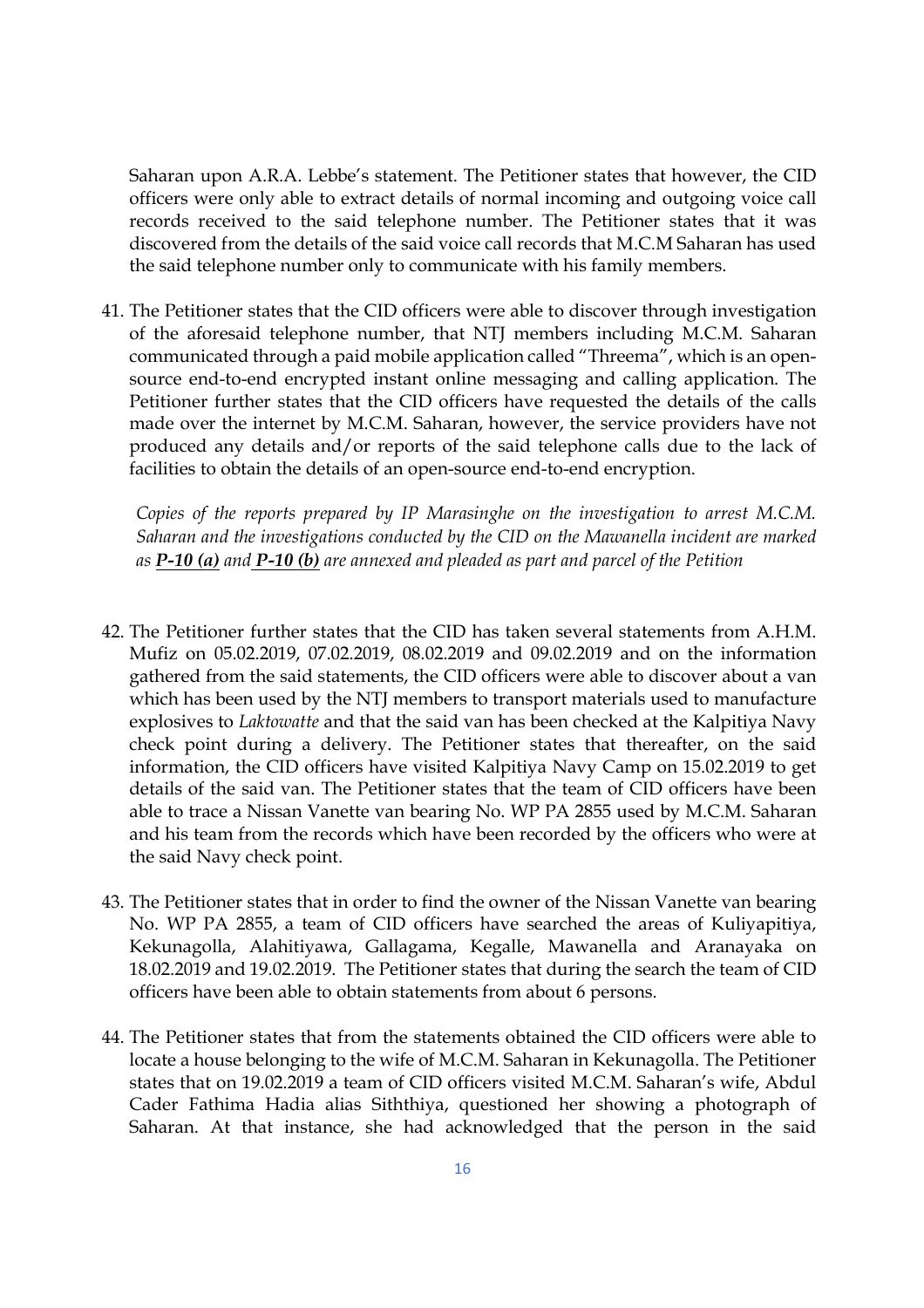photograph is her husband, but stated she was unaware about his location. Thereafter, the CID officers have requested her to place her signature on the back of the said photograph affirming her statement provided to the CID.

- 45. The Petitioner states that upon the statement given by the brother of Hadia, namely Mohommad Anwar Mohamed Riskan, the CID officers were able to recover the said Vanette van in Kekunagolla. The Petitioner further states that the ownership of the said vanette van has been changed at the time it was taken into the custody of the CID officers.
- 46. The Petitioner states the CID has produced the Nissan Vanette van bearing No. WP PA 2855, which was used by M.C.M. Saharan to the Mawanella Magistrates' Court under B report bearing No. B 11330/18 and the said van was sent to the Government Analyst under the orders of the Learned Magistrate of Mawanella Magistrates' Court.
- 47. The Petitioner states that further searches have been conducted by CID officers in several areas to locate M.C.M. Saharan and they are as follows;
	- *a.* From 27.02.2019 to 02.03.2019 a team of CID officers searched in Kuliyapitiya, Kekunagolla, Paththampitiya, Hettipola and Puttalam in order to arrest M.C.M. Saharan. The Petitioner states that upon a statement obtained by one Donald Priyankara about the whereabouts of M.C.M. Saharan, the CID officers have been able to reveal that M.C.M. Saharan has kept himself hidden in *Laktowatte*, Palawith in Kuliyapitiya and in Hettipola.
	- *b.* On 06.03.2019 and 07.03.2019 a team of CID officers conducted searches in a coconut estate in Pasikuda, Kalkuda.
	- *c.* On 19.03.2019 a team of CID officers searched the Grandpass Police area based on information received by the CID.
- 48. The Petitioner states that due to the continuous searches conducted by the CID, M.C.M Saharan has frequently changed his whereabouts.

## ● **THE CID INVESTIGATIONS ON THE BICYCLE BLAST WHICH TOOK PLACE IN KATTANKUDY**

49. The Petitioner states that he became aware that on or about 16.04.2019, an explosion had been conducted by detonating a bomb set on a bicycle at a land near Kattankudy. The Petitioner states that on 17.04.2019 the owner of the said land lodged a complaint to the Kattankudy Police Station. The Petitioner states that thereafter, on 18.04.2019 the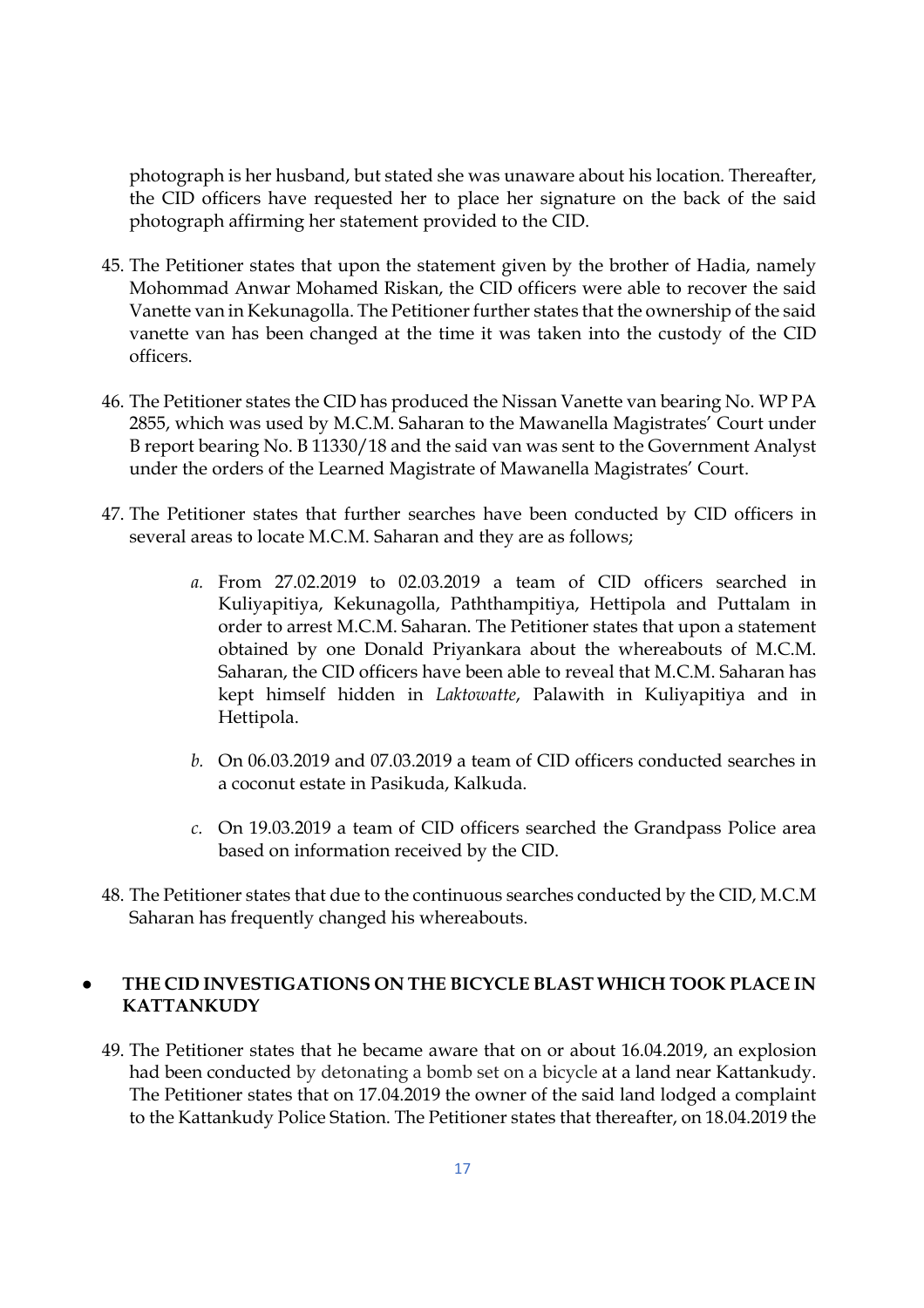then SDIG SIS Nilantha Jayawardena informed the Petitioner about the said explosion and subsequently, on the same day, i.e. 18.04.2019, the Petitioner informed to the then IGP about the said explosion and thereafter upon the direction of the IGP, the Petitioner has assigned ASP Wickramasekara to investigate the said incident.

- 50. The Petitioner states that according to the investigations, the CID officers were able to discover that two identical motor bicycles have been bought by the group who conducted the said explosion in Kattankudy. The Petitioner states that the CID officers have requested the SIS to find the registered owner of the said two motor bicycles for further investigations of the CID to locate the other motorcycle. The Petitioner states that details of the chassis numbers of the said two motor bicycles were received on 20.04.2019 by the Petitioner and the said details have been forwarded to the then SDIG of Western Province Nandana Munasinghe on the orders of the then IGP.
- 51. The Petitioner states that on 7<sup>th</sup> April 2019, the Petitioner has left the country in order to attended the INTERPOL Country Head Conference 2019, which was held on the 9th of April at Lyon city in France. The Petitioner states that on 13<sup>th</sup> April 2019, he come back to Sri Lanka and on 16<sup>th</sup> April 2019 the Petitioner has reported back to work.
- 52. The Petitioner states that during his absence for a period of 12 days, the SIS director Nilantha Jayawardana has sent a letter dated 9.4.2019 to the then IGP and the same letter has been copied to the Petitioner by the SIS director Nilantha Jayawardana. The Petitioner states that the said letter contained an information about a suicide attack which is planned by the NTJ leader M.C.M Saharan in Sri Lanka. The Petitioner states that the said letter was received to the Petitioner on the 16.04.2019 and the Petitioner states that on the same day the Petitioner made a note and referred the said letter dated 16.04.2019 to the then DIG CID Mr. Nagahamulla.

## **EASTER SUNDAY SUICIDE ATTACKS CONDUCTED BY M.C.M SAHARAN AND NTJ**

53. The Petitioner states that on the 21.04.2019, in the space of 20 minutes from 8.45 AM local time, there were a series of seven coordinated suicide bomb attacks taken place in popular hotels in Colombo and several Churches in Negambo, Batticaloa and Colombo. Furthermore, on the same day evening between 1.40 pm to 2.35 pm another two suicide bomb attacks were launched. Accordingly, the details of the times and the places of the suicide bomb attacks are as follows;

| Time                  | Place                   |
|-----------------------|-------------------------|
| 8.45 a.m and 8.55 a.m | Shangrila Hotel Colombo |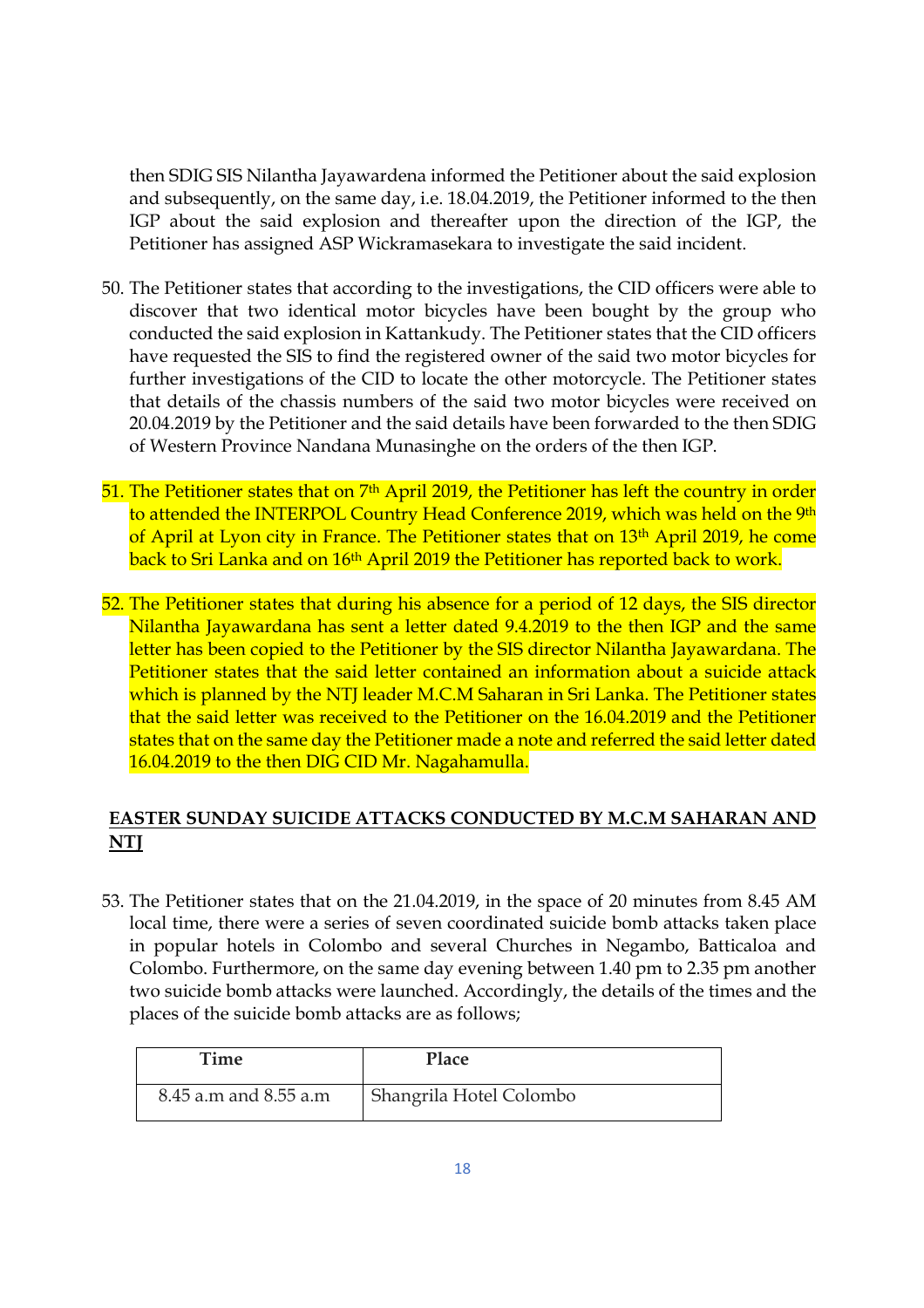| 8.45 a.m                | St. Anthony's Church, Kochchikade      |  |  |  |
|-------------------------|----------------------------------------|--|--|--|
| Between 8.45 a.m and    | St. Sebastian Church, Katuwapitiya     |  |  |  |
| $8.50$ a.m              |                                        |  |  |  |
| 8.47 a.m                | The Kingsbury Hotel, Colombo           |  |  |  |
| 9.03 a.m                | Zion Church, Batticaloa                |  |  |  |
| 9.12 a.m.               | Cinnamon Grands, Colombo               |  |  |  |
| Between 13.40 p.m and   | Tropical Inn -Dehiwala                 |  |  |  |
| 13.45 p.m               |                                        |  |  |  |
| 14.15 p.m and 14.35 p.m | Mahawela<br>Gardens,<br>No.<br>656/90, |  |  |  |
|                         | Dematagoda                             |  |  |  |

*Copy of the report containing investigation details of the Suicide Attacks carried on 21.04.2019 marked as P-11 is annexed and pleaded as part and parcel of this Petition.* 

## **THE AFTERMATH OF THE EASTER ATTACKS**

- 54. The Petitioner states that the CID has launched investigations with regard to said Easter Sunday Terror attacks and upon the information obtained through the said investigations, the CID was able to arrest a NTJ operative known as Mohammed Sareef Adam Lebbe alias 'Gafoor Mama'. The Petitioner further states that the CID was able to apprehend and interrogate 'Gafoor Mama' and according to his information, it was revealed that the murder of the two Police Constables in Vavnathivu area had been committed by the NTJ terror group led by M.C.M Saharan. The Petitioner further states that based on the evidence provided by the NTJ operative 'Gafoor Mama'; the CID officers were able to recover two revolvers which belonged to the two murdered police constables from Vavunathivu and Kalmunai areas.
- 55. The Petitioner states that a week after the Easter Sunday attacks, officers attached to the Ampara Division have recovered a T56 rifle from a NTJ safe house located outside Sainthamaruthu area. The Petitioner states that sometimes later it was revealed upon the information of the Government Analyst Report that the particular T56 rifle has been used to assassinate the police constables in Vavunathivu. The Petitioner further states that the government analyst report also confirmed that the shell casings recovered at the Vavunathivu murder scene were fired from the same weapon recovered in Sainthamarudhu area.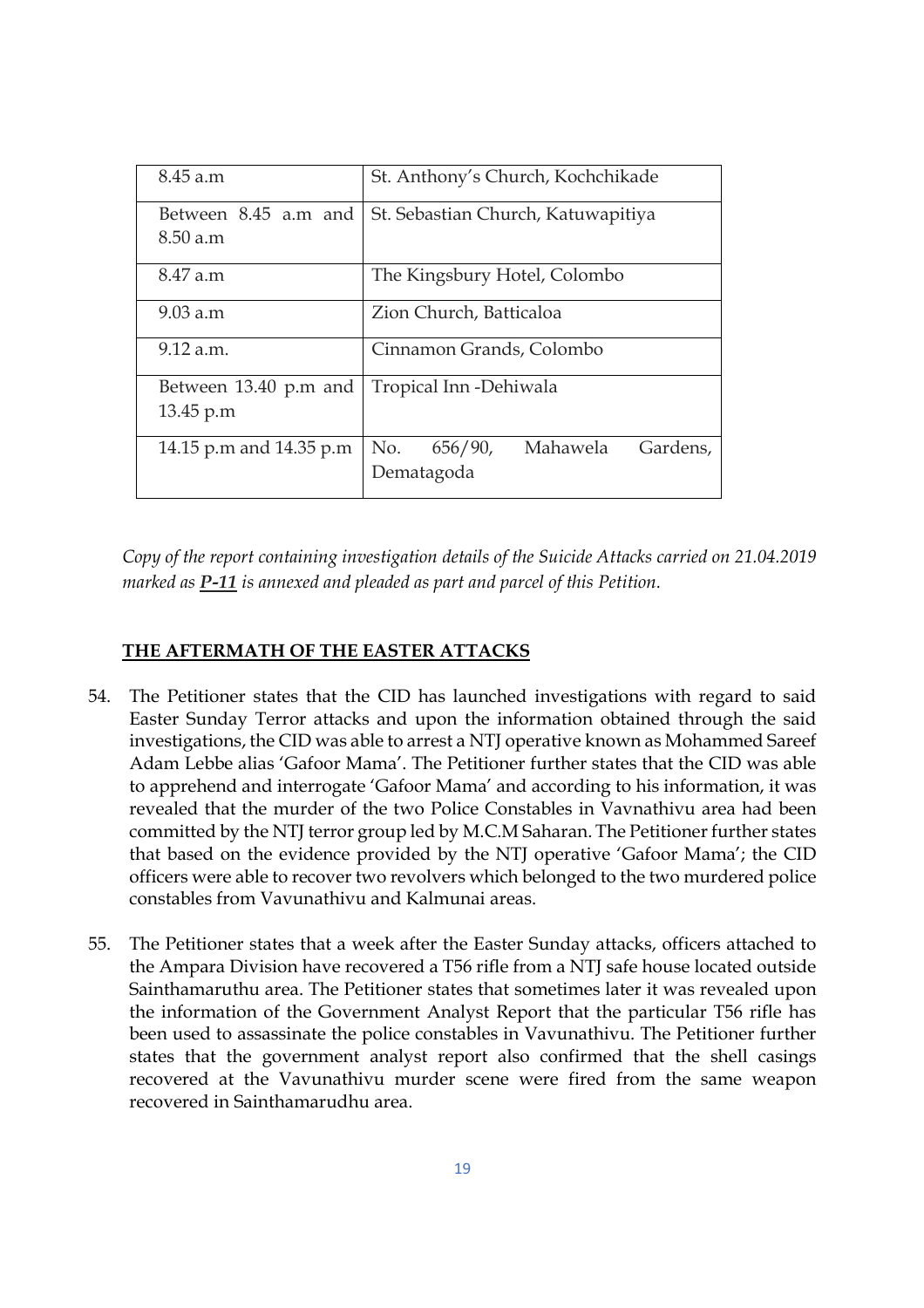- 56. The Petitioner states that he became aware that, at a NTJ safe house at Kalmunai at least 16 people were killed in a fierce gun battle which took place between NTJ terrorists and the military on the 26.04.2019. The Petitioner further states that M.C.M Saharan's father, namely Mohomad Hasheem, and his two brothers, namely Zainee Hasheem and Rilwan Hasheem, were among the people who were killed in the said gunfight. The Petitioner further states that M.C.M. Saharan's wife, Abdul Cader Fathima Hadia alias Siththiya and her child were also found injured inside the said house, and thereafter she was taken into Police custody and admitted to Ampara General Hospital.
- 57. The Petitioner states that through further investigations conducted by the CID officers it was revealed that,
	- a. On 21.04.2019 a NTJ operative named Abdul Lathif Jamil has intended to detonate his suicide backpack in Hotel Taj Samudra, however, after receiving a call he had left Taj Samudra, which was also proved from the CCTV footages.
	- b. The Petitioner states that later he has gone to a hotel called Tropical Inn in Dehiwala and left his suicide backpack in a room reserved by him and thereafter, he has gone to a Mosque in Dehiwala to pray. The Petitioner states that while he was inside the Mosque, the others who were present at the Mosque noticed that the said Jamil was unfamiliar and unknown to them, therefore they have informed the security officer of the Mosque who was a retired Police Officer.
	- c. Thereafter, when the security officer questioned the said Jamil, Jamil informed the Security officer that he came from home after having a disagreement with his wife and asked the security officer to call his wife if he wanted confirmation. Thereafter, when the said security officer has telephoned Jamil's wife for further clarifications, Jamil's wife has informed the security officer that Jamil left his house in the previous night after a dispute and she has further informed the security officer that at the time being several Intelligence Officers are at his house in search of the said Jamil.
	- d. A few moments later another telephone call came to the security officer from Jamil's wife's phone, where he was informed by one of the officers of the Military Intelligence to keep Jamil until the arrival of the officers of Military Intelligence to the said Mosque, to which the Security officer has refused.
	- e. The Petitioner states that however, Jamil has left the Mosque before the arrival of the Military Intelligence officers and gone to the Tropical Inn and thereafter he has detonated his backpack inside the Tropical Inn.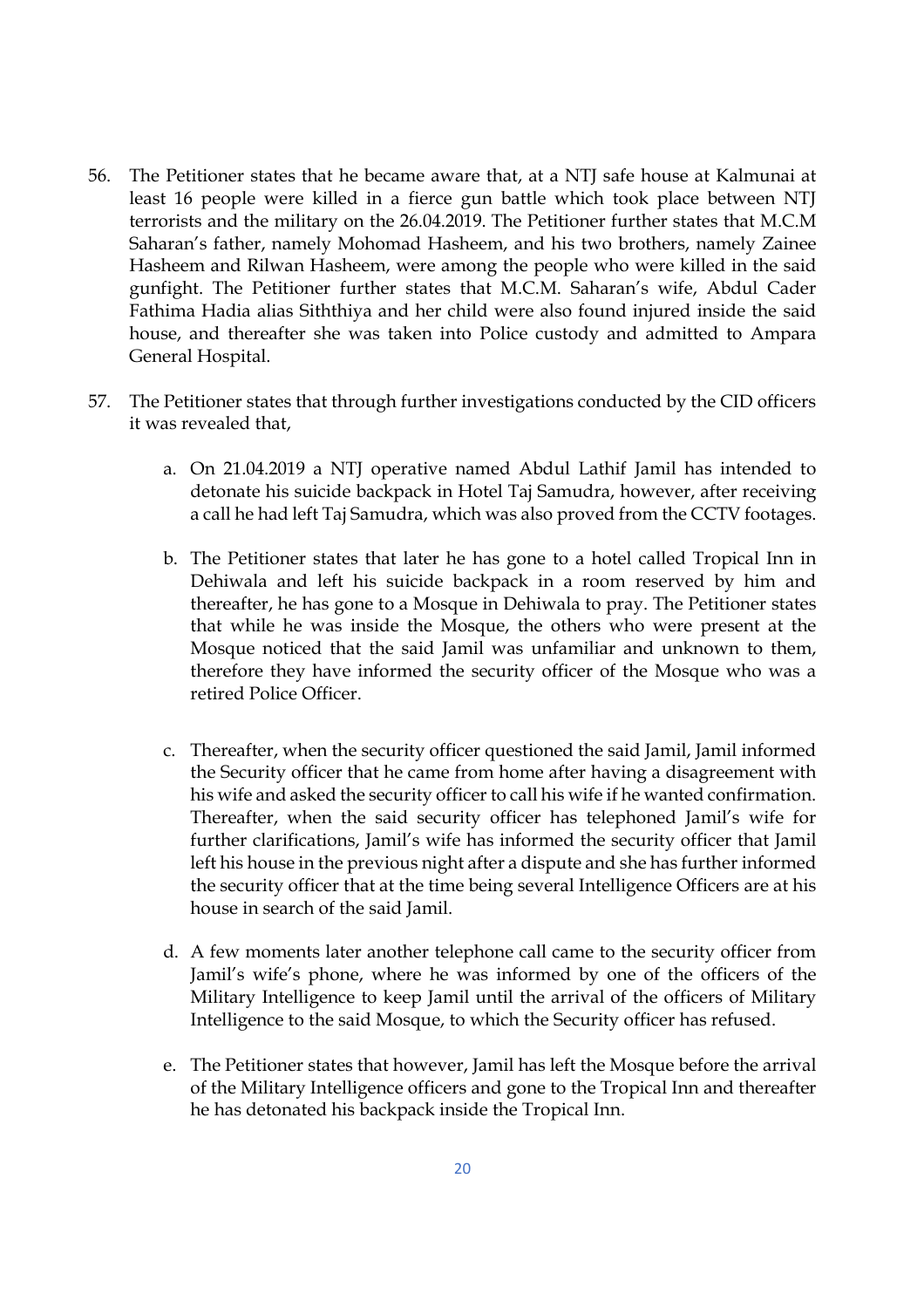- f. After the said blast the said security officer was summoned to the Wellawatte Police Station by the said Military Intelligence officers who contacted the said Security officer through Jamil's wife mobile on the same day. The Petitioner states that at that moment the Security officer becomes aware that the said Military Intelligence officers are from the Directorate of Military Intelligence.
- g. The Petitioner further states that the said security officer has testified the same before the Presidential Commission of Inquiry on Easter Attacks and revealed the chain of events that took place on the day of the said blast before the commission.
- h. The Petitioner further states that later it was revealed that Military Intelligence officers have firstly visited Jamil's mother's house in Wellampitiya to find the whereabouts of Jamil, and after that proceeded to the house of Jamil in Dematagoda before the blast in Tropical Inn occurred, without ever informing the CID who were engaged in the investigation of M.C.M. Saharan and NTJ at the time being. In the said circumstances, it can be reasonably inferred that despite repeated requests by the CID for assistance in locating M.C.M. Saharan, military officers attached to DMI had prior knowledge of Abdul Lathif Jamil's identity, his role in the NTJ and his whereabouts, but for reasons yet unknown they have decided not to share this information with the CID to help apprehend Saharan and dismantle the NTJ.
- 58. The Petitioner states that after the Easter Sunday Attacks, the CID officers became aware through the American Federal Bureau of Investigation (FBI) about an Internet Protocol (IP) address belonging to an individual who had been in frequent communication with M.C.M. Saharan which was discovered by analyzing computers, mobile devices and internet accounts tied to Easter attackers. The Petitioner states that the CID began interrogating the said individual who refused to give any information about his connection to M.C.M. Saharan or to NTJ. The Petitioner further states that thereafter, the Ministry of Defense through the then DMI Director Brigadier Chula Kodithuwakku prevented the CID from detaining the said individual asserting that that the activities of the said individual were classified as national security reasons as his activities were part of a secret military intelligence operation.
- 59. The Petitioner states that through the investigations conducted after the Easter Attacks the CID was able to find out about a person called 'Podi Saharan' alias Matale Saharan who lived in Matale, who had connections with NTJ. The Petitioner further states that the said 'Podi Saharan' was arrested by Police Officers attached to Matale Police station and later on the same day he was again arrested by the CID.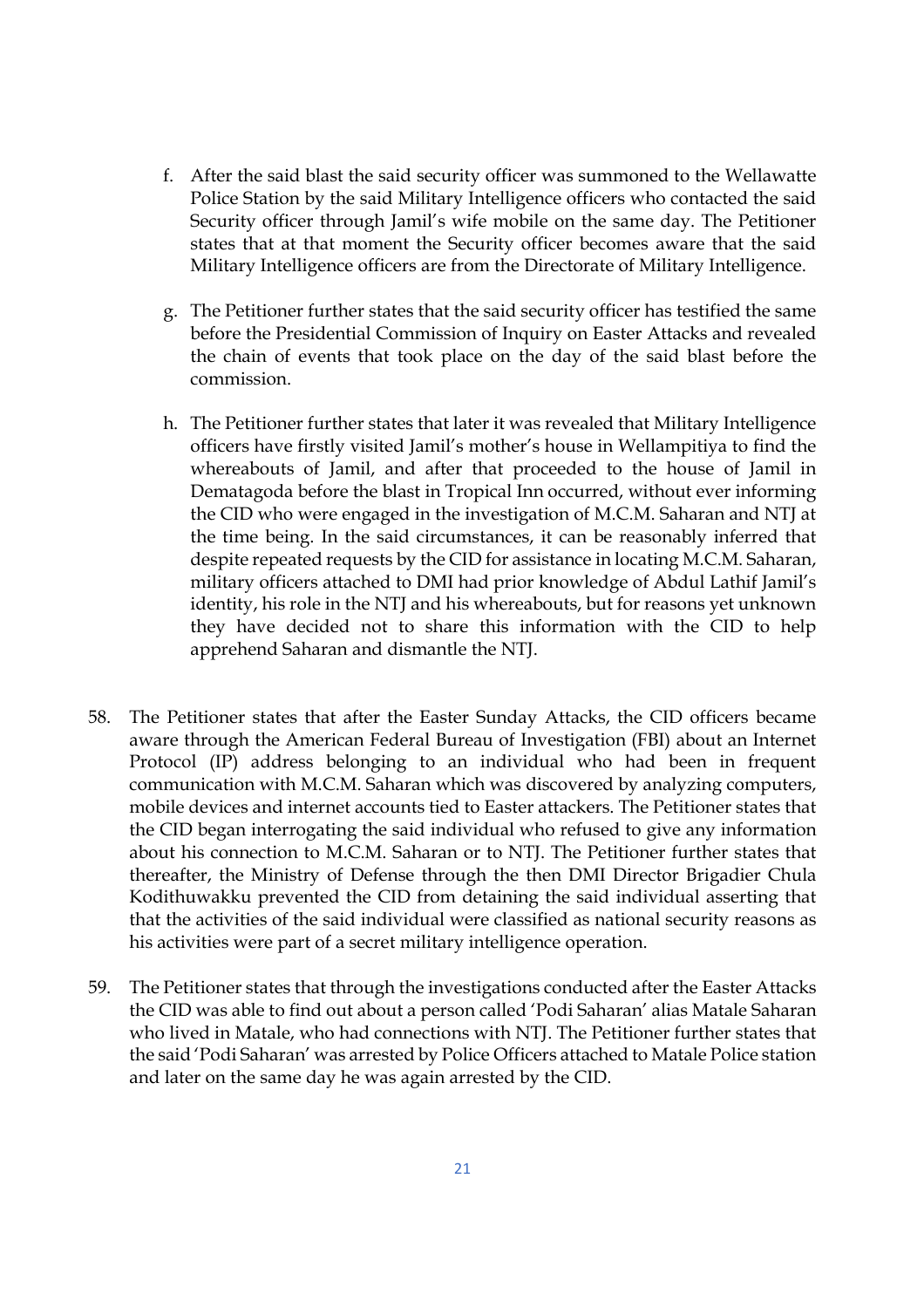- 60. The Petitioner states that while the said 'Podi Saharan' was being interrogated by the CID it was transpired that he had communicated with a person called 'Sonic Sonic', thereafter the CID was able to locate the sim of the said 'Sonic Sonic' through an IP address. The Petitioner states that upon said revelation the CID investigated the details pertaining to SIM cards and IP addresses used by the said 'Sonic Sonic'.
- 61. The Petitioner states that according to the investigations it was revealed that the SIM which was used by 'Sonic Sonic' has been obtained under the name of a policewoman sergeant attached to Colombo City Traffic Division. The Petitioner states that consequently, the CID interrogated the said women police sergeant and she revealed that she has given the said SIM card to one Sub Inspector Bandara who is attached to the SIS, whom she claimed to have an affair with.
- 62. The Petitioner states that when the CID proceeded to interrogate said SI Bandara, DIG SIS Sampath Liyanage had contacted the Petitioner and informed the Petitioner to not to proceed with the said interrogation as the involvement of SI Bandara with Podi Saharan is a part of covert operation which is directly connected to the national security. However, the Petitioner refused to follow the request of said DIG and managed to get a statement, but the said Sub Inspector Bandara took the same stand in his statement and refused to divulge any information with regard to his connection with the said 'Podi Saharan'.
- 63. The Petitioner further states that he became aware that the then SDIG SIS Nilantha Jayawardena, has sent a report to the CID for the first time providing full details of the NTJ command structure and evidence of their involvement in the killings of the two Police Constables in Vavunathivu a few hours after the Easter Attacks. The Petitioner states that the CID has been searching for M.C.M. Saharan for the past four months with no support from the Intelligence Services and if this specific information related to the NTJ Command structure and the murder of the two constables in Vavunathivu were made available to CID or provided to the Security Council prior to the attacks by the then SDIG SIS Nilantha Jayawardena it may have been possible to prevent the attacks.
- 64. The Petitioner states that the Petitioner received a telephone call from the then Director SIS Nilantha Jayawardena on 20th April 2019, around 16.58 hours and a WhatsApp message which was forwarded by the then SIS Director Nilantha Jayawardena on the same day i.e, 20.04.2019, around 1730 hours. The Petitioner further states that he became aware that the said WhatsApp message has been received by the then SIS Director by an Indian intelligence confirming the said blast which took place in Palamunai was conducted by the NTJ and consequently informing about another attack by the NTJ targeting some important churches and Indian High Commission. The Petitioner states that in the said WhatsApp message it was also mentioned about the names of the attackers and how they are planning to carry out their attacks. The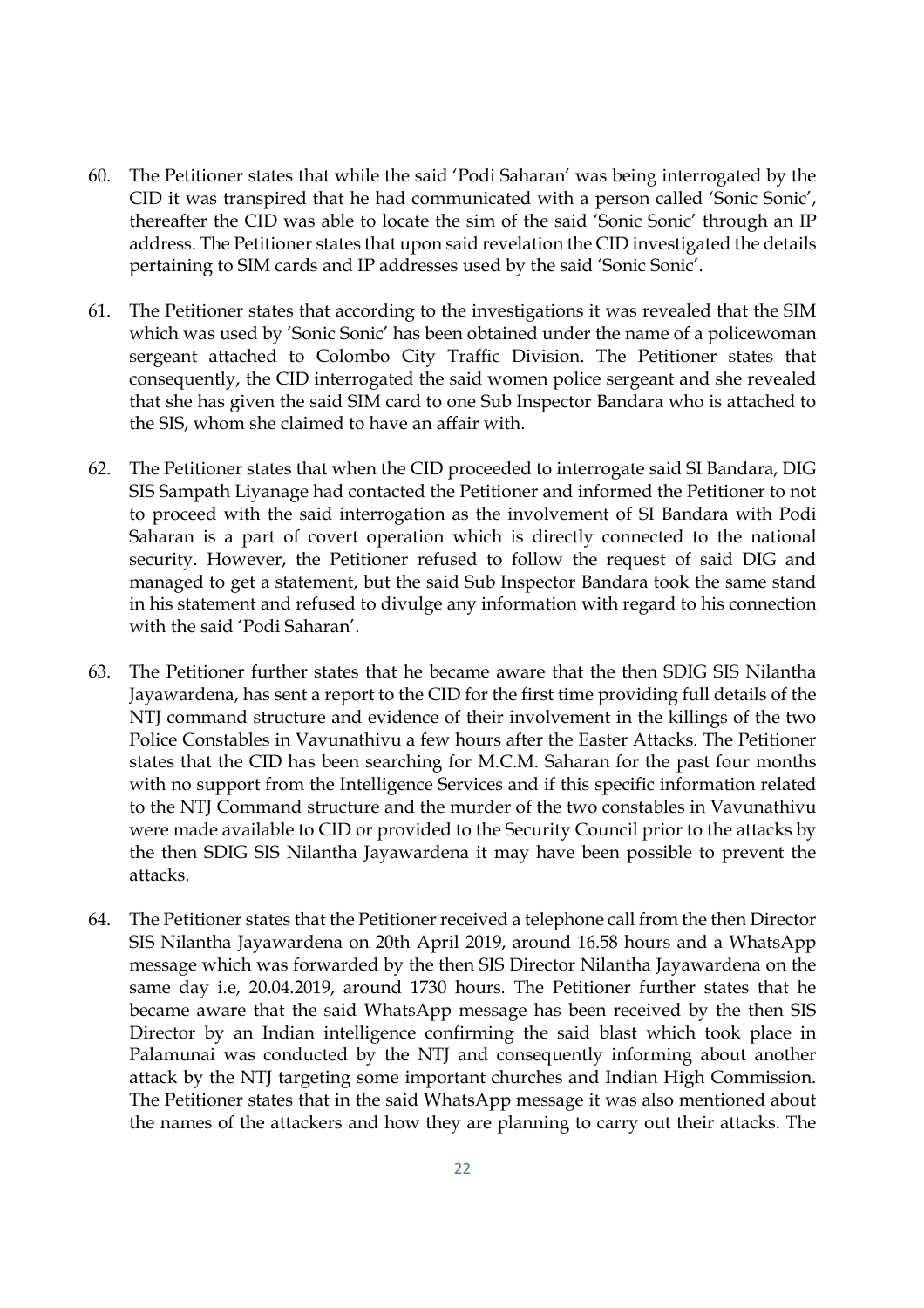Petitioner states that on the same day the Petitioner has made a telephone call and informed and has forwarded the said WhatsApp message to the then IGP and subsequently, on the instruction by the then IGP, the Petitioner has made a telephone call to the then SDIG of Western Province Nandana Munasinghe and thereafter the Petitioner has forwarded the said Whatsapp message to the SDIG of Western Province Nandana Munasinghe.

65. The Petitioner states that as a result of the CID investigations, suspects of the incidents related to Vavunathivu, Mawanella, Vanathavilluwa, Kattankudy and Easter Sunday attacks has been produced before the respective Magistrate Courts and some suspects were detained under the PTA at the CID. The Petitioner states that the details of the cases pending before respective courts are as follows;

| Incident                                                                  | Court                              | Case No.        | No. of Suspects |
|---------------------------------------------------------------------------|------------------------------------|-----------------|-----------------|
| Murder of two Police<br>Constables                                        | Magistrates Court<br>of Batticaloa | MC/B/1077/2018  | 4 Suspects      |
| Vandalism of Buddhist<br>in Mawanella<br>Statues<br>Recovery<br>and<br>of | Magistrates Court<br>of Mawanella  | MC/B/11330/2018 | 22 Suspects     |
| explosives<br>in<br>Lakttowatte, Vanathavil<br>luva                       |                                    | MC/B/11343/2018 |                 |
| Kattankudy blasting of<br>the Bicycle                                     | Magistrates Court<br>of Batticaloa | MC/B/397/2019   | 4 Suspects      |
| Sainamardhu<br>bomb<br>blast                                              | Magistrates Court<br>of Kalmunai   | MC/B/9924/2019  | 16 Suspects     |
| Easter Sunday Attacks-                                                    | Magistrates Court<br>of Negombo    | MC/B/95839/2019 | 25 Suspects     |
| Kingsbury Hotel bomb<br>blast                                             | Magistrates Court<br>of Fort       | MC/B/13100/2019 | 12 Suspects     |
| <b>Zion Church Blast</b>                                                  | Magistrates Court<br>of Batticaloa | MC/B/401/2019   | 7 Suspects      |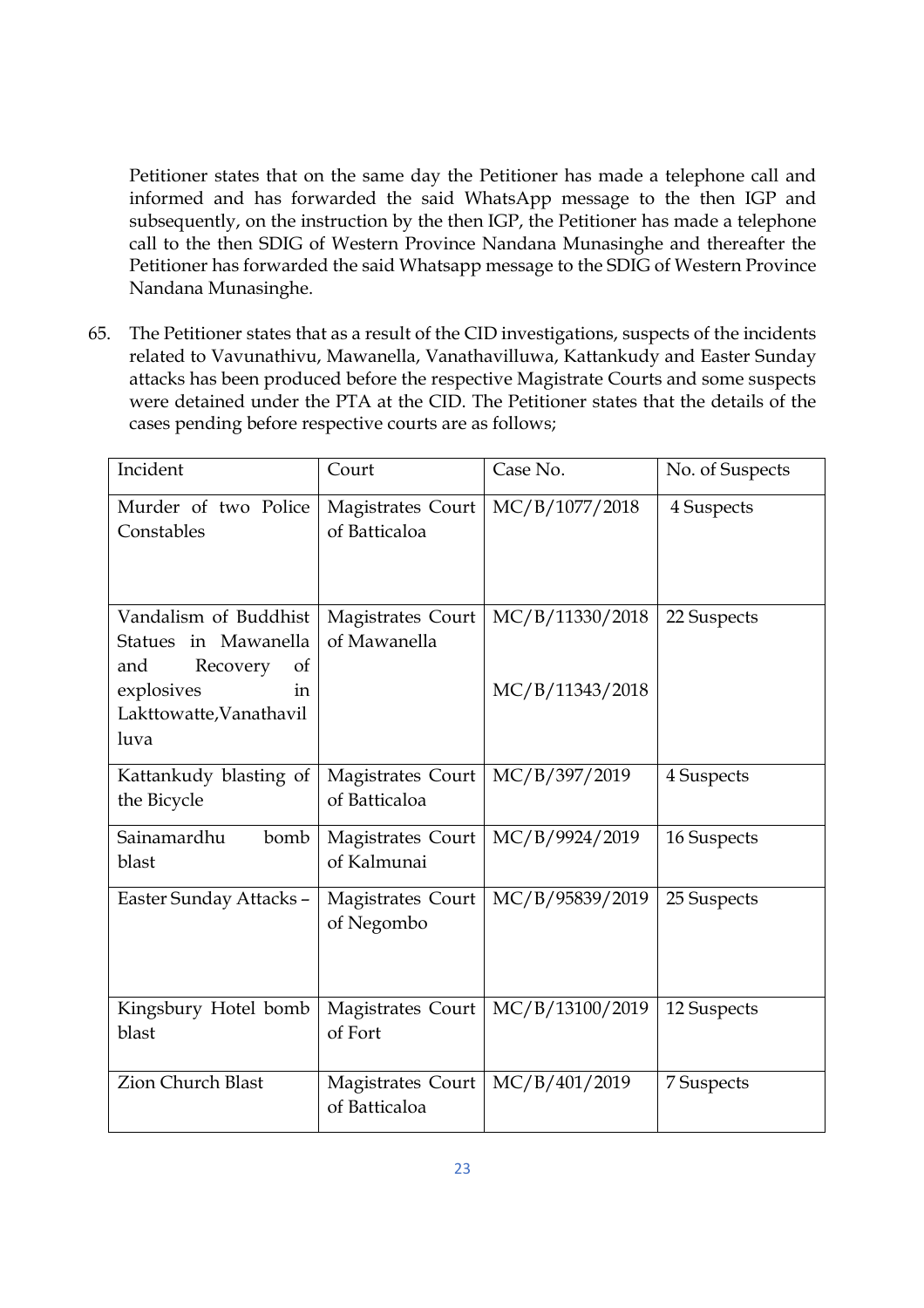|                               | Magistrates Court<br>of Kalmunai    | MC/B/9924/2019 |             |
|-------------------------------|-------------------------------------|----------------|-------------|
|                               | Magistrates Court<br>of Samanthurai |                |             |
|                               |                                     | MC/B/4595/2019 |             |
|                               |                                     | MC/B/4596/2019 |             |
| Dematagoda Mahawila           | Magistrates Court                   | MC/B/10263/8/2 | 3 Suspects  |
| <b>Blast</b>                  | of Colombo                          | 019            |             |
| Shangrila Hotel bomb<br>blast | Magistrates Court<br>of Fort        | MC/B/13099/19  | 3 suspects  |
| St. Anthony's Church,         | Magistrates Court                   | MC/B/10193/19  | 2 Suspects  |
| Kochchikade<br>bomb<br>blast  | of Colombo                          | MC/B/10262/19  |             |
| Grand<br>Cinnamon             | Magistrates Court                   | MC/B/13101/19  | 2 Suspects  |
| Colombo blast                 | of Fort                             |                |             |
| Sebastian Church,<br>St.      | Magistrates Court<br>of Negombo     | MC/L/95839/19  | 13 Suspects |
| Katuwapitiya blast            |                                     |                |             |

66. The Petitioner further states he had provided statements to the CID when so required. The Petitioner states that several other anonymous petitions have been filed against the officers of the CID including the then Director of the CID SSP Shani Abeysekaara, and that they are referred to the Colombo Crimes Division to conduct further inquiries pertaining to the anonymous petitioners.

 *A copy of the report dated 28.10.2021 address to the director CID by the Director of the Special Investigation unit are marked as P- 12 is annexed respectively and pleaded as part and parcel of the Petition.* 

67. The Petitioner states that, even after extensive investigations of the Easter Sunday 2019 Terror attacks by multiple quasi-judicial bodies including Malalgoda Committee, the Presidential Commission of Inquiry (PCoI) into the Easter Sunday Attack and the Parliamentary Select Committee, none of the reports compiled by any of these bodies after thorough investigations included any finding of wrongdoing by the CID or the Petitioner, nor did any of the reports recommend any action be taken against the Petitioner or the CID, nor any decisions of the Petitioner were impugned.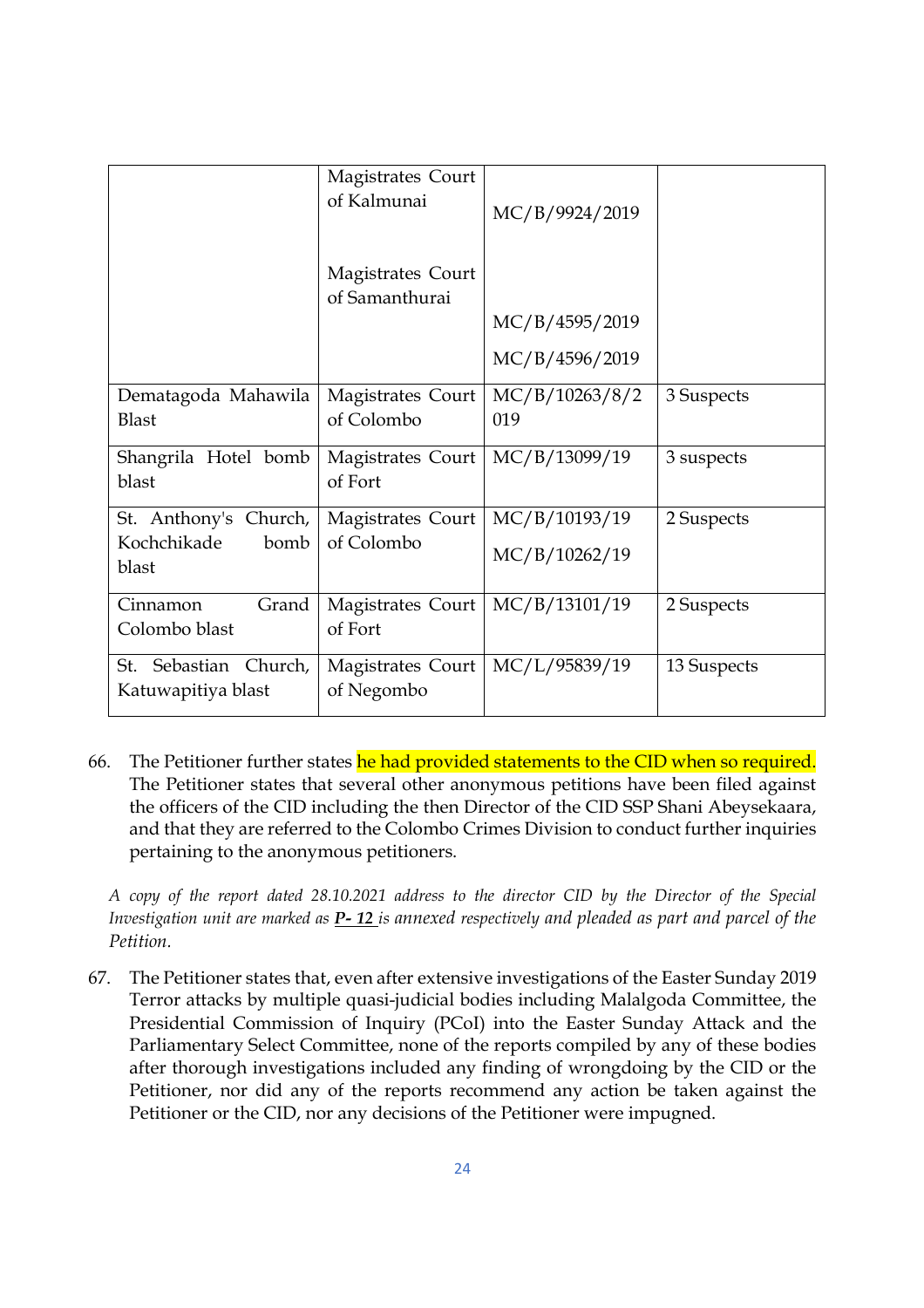## **INQUIRING OFFICERS OF THE SPECIAL UNIT ON THE ANONYMOUS PETITION**

68. The Petitioner states that the 1<sup>st</sup>, 2<sup>nd</sup> and 10<sup>th</sup> Respondents being the supervising officer and the inquiring officers respectively have an animosity towards the Petitioner since Petitioner has referred several disciplinary actions against them to the then IGP and has issued charged sheets and warning letter against them while he was in service. The Petitioner states that therefore the 1<sup>st</sup>, 2<sup>nd</sup> and 10<sup>th</sup> Respondents are disqualified to hold any inquiry against the Petitioner on the anonymous petition.

## These are as follows:

## 1 st Respondent-

- i) The 1st Respondent was served a charge sheet, for failing to represent the CID before Colombo Magistrates Court case bearing No. B3932/11 as the investigation officer of the murder of Baratha Lakshman Premachandra and four other persons. On the said ground on 01.04.2012 he was interdicted from the service. Thereafter, a disciplinary inquiry was carried against him for the offenses of act of misconduct, dishonest and fabricating truth under chapter XLVIII of the Establishment Code, Volume 2 and a charge sheet was issued against the 1st Respondent where he pleaded guilty.
- ii) The Petitioner further states that however, by the letter dated 11.04.2010, the 1st Respondent was reinstated in service for no reasons whatsoever and his promotion to the rank of Inspector of Police antedated from 01.02.2006 to 01.04.2001. The Petitioner further states that thereafter the 1st Respondent was promoted to the rank of Chief Inspector of Police by antedating his appointment from 01.01.2006 which the Petitioner vehemently believes to be for collateral reasons.
- iii) The Petitioner further states that the 1<sup>st</sup> Respondent has a personal interest to proceed with the said Anonymous Petition to the reason that when the Petitioner was the Senior Deputy Inspector General of Police at the CID, the 1st Respondent has met the Petitioner personally to get assistant of the Petitioner to bail out the 1st Respondent's brother, namely Emil Ranjan, who was named as an accused in the incident of Welikada prison massacre in 2012 to which the Petitioner has refused.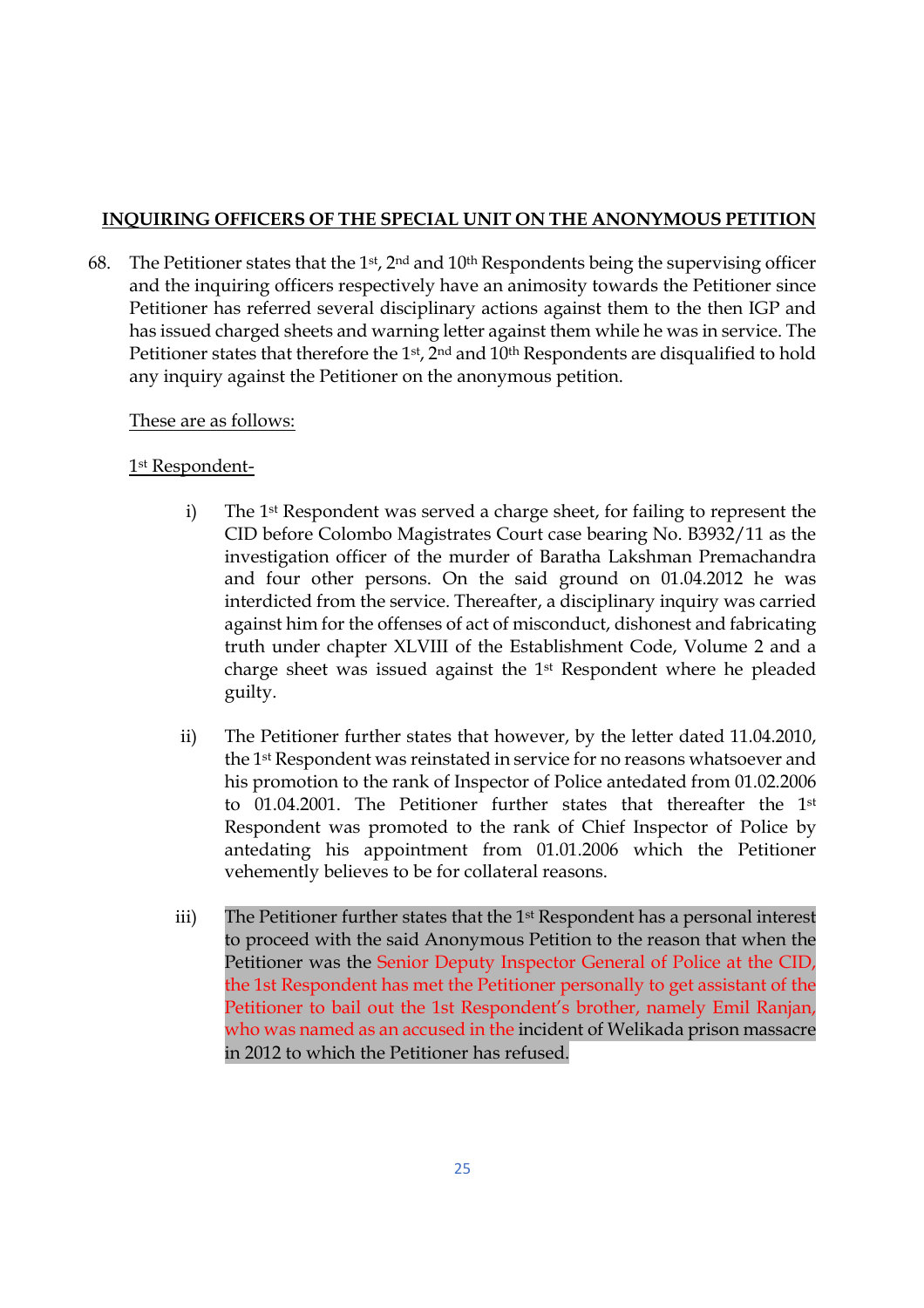iv) The Petitioner states that in 2018, during the investigations pertaining to the Avant Garde Maritime Services, the 1st Respondent was removed from the investigation upon the instruction of the then Hon. Attorney General and thereafter he was transferred out of CID to Child and Women Bureau due disciplinary grounds, however, he was appointed back to the CID in 2019, which the Petitioner vehemently believes to be a political decision. The Petitioner respectfully seeks the permission of Your Lordship Court to submit the document pertaining to the said transfer of the 1st Respondent upon the instruction of the then Hon. Attorney General.

*A copy of the charged sheet dated 11.05.2012 of the 1st Respondent issued by the then IGP marked as P-13(a), Interdiction letter dated 10.04.2012 marked as P-13(b) and the promotion letters dated 12.04.2010 is marked as P-13(c) and the letter dated 27.04.2010 marked as P-13(d) are annexed and pleaded as part and parcel of the Petition.* 

#### 2nd Respondent-

- v) At the time the Petitioner was in service as the Head of CID, the then Director of CID Mr. Shani Abeysekara had received a complaint against the 2nd Respondent related to malpractice, where the said complaint had been referred to the Bribery Commission by the then Director of CID Mr. Shani Abeysekara on the instructions of the Petitioner and the inquiry on the said complaint bearing No. BC/2768/2019-B207 is still pending before the Bribery Commission.
- vi) The Petitioner states that while he was in service as the head of the CID, he has issued several warning letters to the 2<sup>nd</sup> Respondent with regard to her negligent conduct during investigations. The Petitioner states that there are several other complaints against the 2nd Respondent which are still pending at inquiry stage at the CID and the Petitioner further states that recently he became aware that while the 2<sup>nd</sup> Respondent was serving in the Child and Women Bureau, she has influenced a Child victim to give a statement with a predetermined intention to get a promotion.
- vii) The Petitioner further states that the on 10.11.2020, the 2nd Respondent was transferred from CID to the Matara Division however on 25.11.2021 just days after the said anonymous Petition been received the 2<sup>nd</sup> Respondent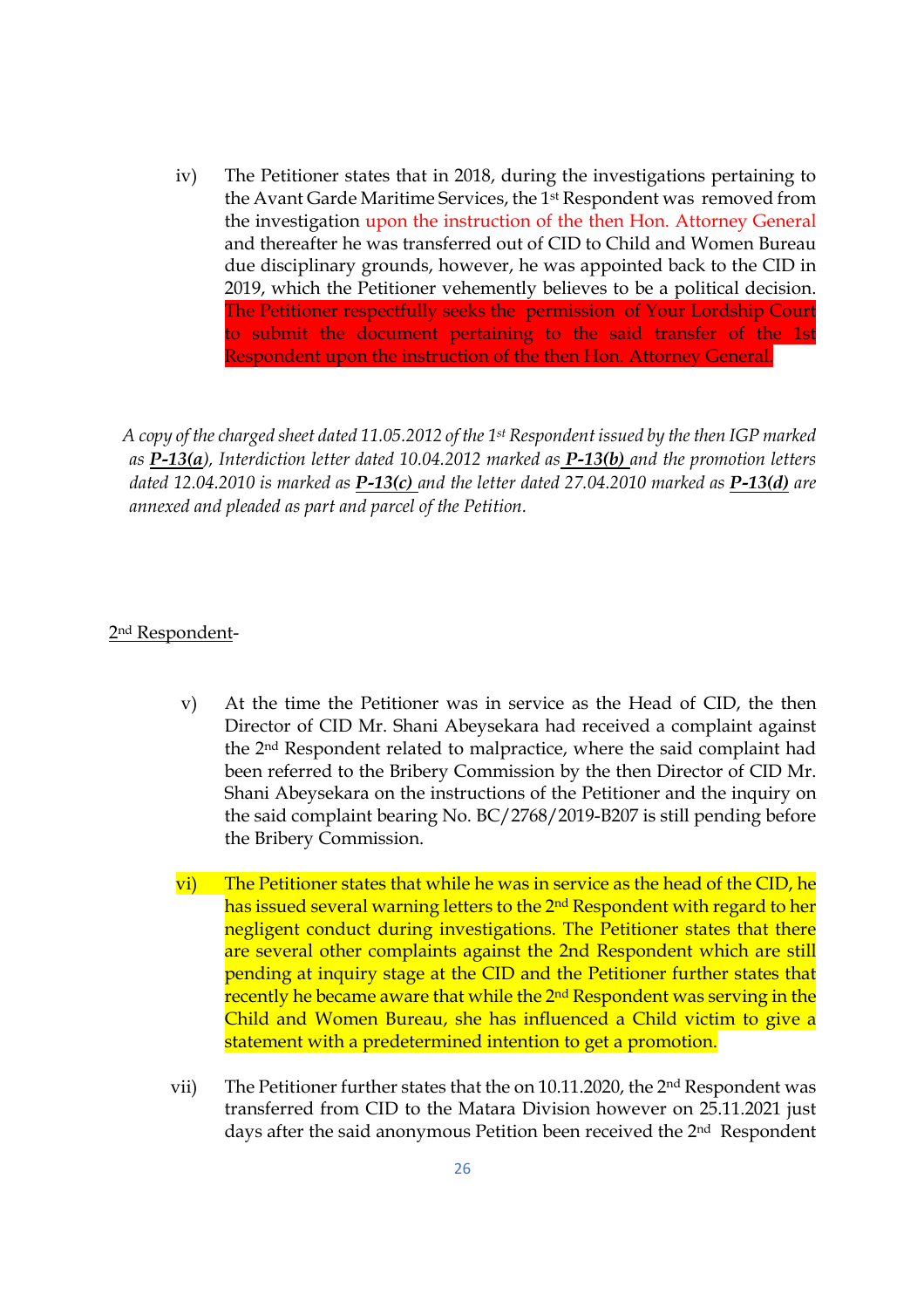was re-called back to the CID and assigned to conduct the investigations on the aforesaid anonymous petition.

*Copies of the letter dated 16.01.2020 issued by the Commission to Investigate Allegations of Bribery or Corruption marked as P-14(a), transfer letters dated 2020.11.10 and 23.11.2021 are marked as P-14(b) and P-14(c) and are annexed and pleaded as part and parcel of the Petition.* 

#### 10th Respondent-

- viii) The Petitioner states that there have been a number of disciplinary actions against the 10<sup>th</sup> Respondent;
	- a. Upon the IGP's order the then Director CID MR. Shani Abeysekara has conducted a preliminary inquiry against 10<sup>th</sup> Respondent due to his failure to conduct an inquiry with regard to an illegal mining which took place in Pudukudi Iruppu, Devapuram Gramaya. At the conclusion of the inquiry the Petitioner has forwarded the recommendations of the inquiry to the then IGP and thereafter the 10<sup>th</sup> Respondent was transferred out of CID. Thereafter the 10<sup>th</sup> Respondent has filed a Fundamental Rights Application bearing SC FR 206/2017 against the recommendation to transfer the 10<sup>th</sup> Respondent but the said application has been dismissed in limine.

*A Copy of the letter dated 31.01.2017 issued by the then IGP, Pujith Jayasundara with regard to Pudukudi Iruppu illegal mining case marked as P-15 (a), a letter dated 23.03.2017 issued by SDIG CID in order to conduct a preliminary inquiry against the 10th Respondent marked as P-15(b) are annexed and pleaded as part and parcel of this Petition.* 

> b. The Petitioner was informed by the then director of CID that a bribery complaint was filed against the 10<sup>th</sup> Respondent with regard to a corruption incident during an investigation.

*A copy of the letter dated 29.03.2019 issued by Commission to Investigate Allegations of Bribery or Corruption arrested to the Petitioner marked as P-16, is annexed and pleaded as part and parcel of this Petition.* 

> c. The Petitioner has taken steps to forward the recommendations given by the then Director CID to a Complaint which was filed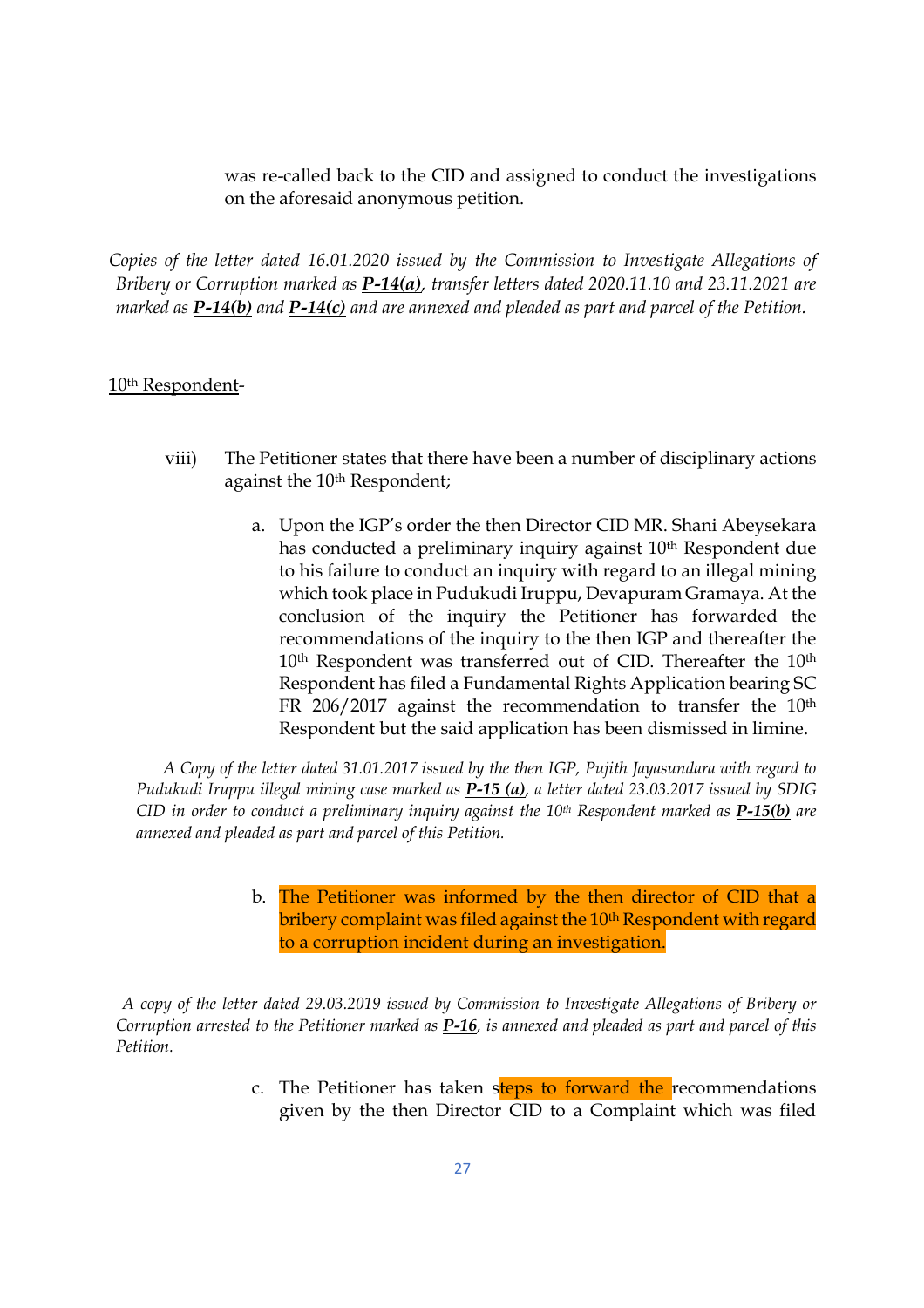against the 10<sup>th</sup> Respondent with regard to having an extra-marital affair with a Women Police Constable namely Iresha Chandani in the CID to the then IGP in order to implement the said recommendations. Thereafter, the Petitioner has directed the then director of the CID to transfer the said Iresha Chandani out of CID.

*Copies of the complaints dated 23.10.2017 and 01.11.2017 made by the wife of the 10th Respondent marked as P-17(a) and P-17(b), copy of the report dated 13.11.2017 compiled by the Director CID marked as P-17(c), and a copy of the letter dated 20.11.2017 issued by the Petitioner to IGP with regard to the complaint made by 10th Respondent's wife requesting to conduct a disciplinary inquiry against the 10th Respondent marked as P-17(d)) are annexed and pleaded as part and parcel of this Petition.* 

> d. On 25.09.2016 the 10th Respondent filed a false complaint at the Welikada Police Station stating that he was assaulted and robbed by the said assailants. Thereafter, based on the said false complaint, the 10th Respondent was issued a charge sheet by the CID.

*A copy of the letter dated 01.11.2016 issued to the then SSP Nugegoda, letter dated 19.11.2016 issued by the then SSP Nugegoda to the then DIG Western Province South Range, a letter dated 06.12.2016 issued to the then SDIG Western Province by the then DIG Western Province South Range, letter dated 28.03.2017 issued to the then IG by the then SDIG Western Province, a copy of the letter issued to the then IGP by the Petitioner are marked as P-18(a) to P-18(e)are annexed and pleaded as part and parcel of this Petition.* 

ix) The Petitioner states that the  $10<sup>th</sup>$  Respondent was transferred out of CID on disciplinary ground in 2016, however he was re absorbed to CID on 15.12.2021, which the Petitioner verily believes to be a political appointment to conduct investigation against the Petitioner.

*A copy of the letter dated 15.12.2021 issued by DIG M.N. Sisira Kumara with regard to the transfer of the 10th Respondent back to the CID marked as P-19 is annexed and pleaded as part and parcel of the Petition.* 

iii) The Petitioner states that the 10<sup>th</sup> Respondent has lodged a false complaint to the Special Investigation Unit at the CID against the Petitioner alleging that the Petitioner has misused the official vehicles which were entitled by the Petitioner as a Senior DIG.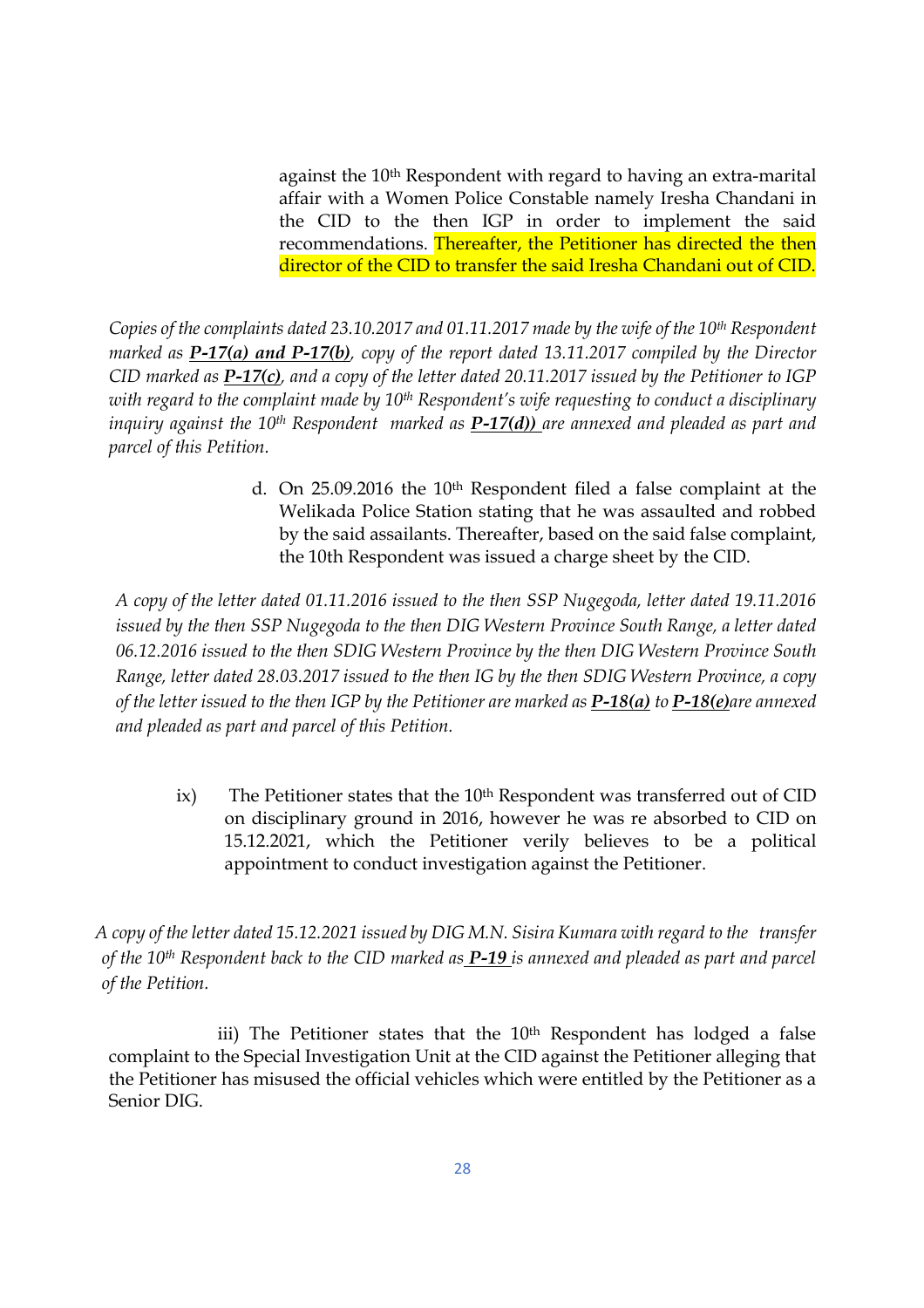69. The Petitioner further states that the 1<sup>st</sup>, 2<sup>nd</sup> and 10<sup>th</sup> Respondents have built animosity against the Petitioner for taking action against them while the Petitioner was in service. Therefore, the Petitioner states that 1<sup>st</sup>, 2<sup>nd</sup> and 10<sup>th</sup> Respondents have inquired about the anonymous petition marked as P-2 with predetermined and/or ulterior motives to defame the Petitioners' good name.

## **B REPORT BEARING NO. 1411/2022 FILED IN THE MAGISTRATE'S COURT OF KULIYAPITIYA AGAINST THE PETITIONER**

- 70. The Petitioner became aware that on 10.02.2022, a B report has been filed by the 9th Respondent *inter alia* alleging that as a result of the serious omissions made by the Petitioner paved the way to the Easter Sunday Attack. The Petitioner states that following allegations have been included in the said B report;
	- a. That the Petitioner has failed to act on the Report dated 24.01.2018 sent by the SDIG SIS Nilantha Jayawardena.
	- b. That the then director CID Mr. Shani Abeysekara has failed to obtain information from the INTERPOL in respect of vandalism of Mawanella Buddhist Statues.
	- c. In the said B report, it was alleged that the then director CID Mr. Shani Abeysekara had not provided adequate strength for the investigations in Mawanella.
	- d. That in the said B report, it was mentioned that on the night of 19.02.2019 Mohamed Casim Saharan and Mohommad Anwar Mohamed Riskan have come to take Hadia, her children and Sara Jasmine alias Mahendran Pulasththi from Hadia's house in Kekunagolla.
- 71. In respect of the allegation stated in Paragraph  $68(a)$  of the Petition, the Petitioner states that he has neither received nor was aware about any report dated 24.01.2018 addressed to CID by the then SDIG SIS Nilantha Jayawardena. The Petitioner states that it was only after the Mawanella Incident which took place from 23.12.2018 to 26.12.2018 the Petitioner and/or the CID became aware of the terrorist organization named NTJ. The Petitioner further states that the then SDIG SIS Nilantha Jayawardena communicated with CID with regard to NTJ only after the Mawanella Incident, and states that any of the previous reports which had been sent by the then SDIG SIS Nilantha Jayawardena to CID does not relate to any NTJ extremist activities and further states that the Terrorist Investigation Division was in charge to conduct any investigations regarding terrorist activities. The Petitioner further states that only upon the orders of the IGP, the CID commences their investigations which do not fall within the mandate of the CID.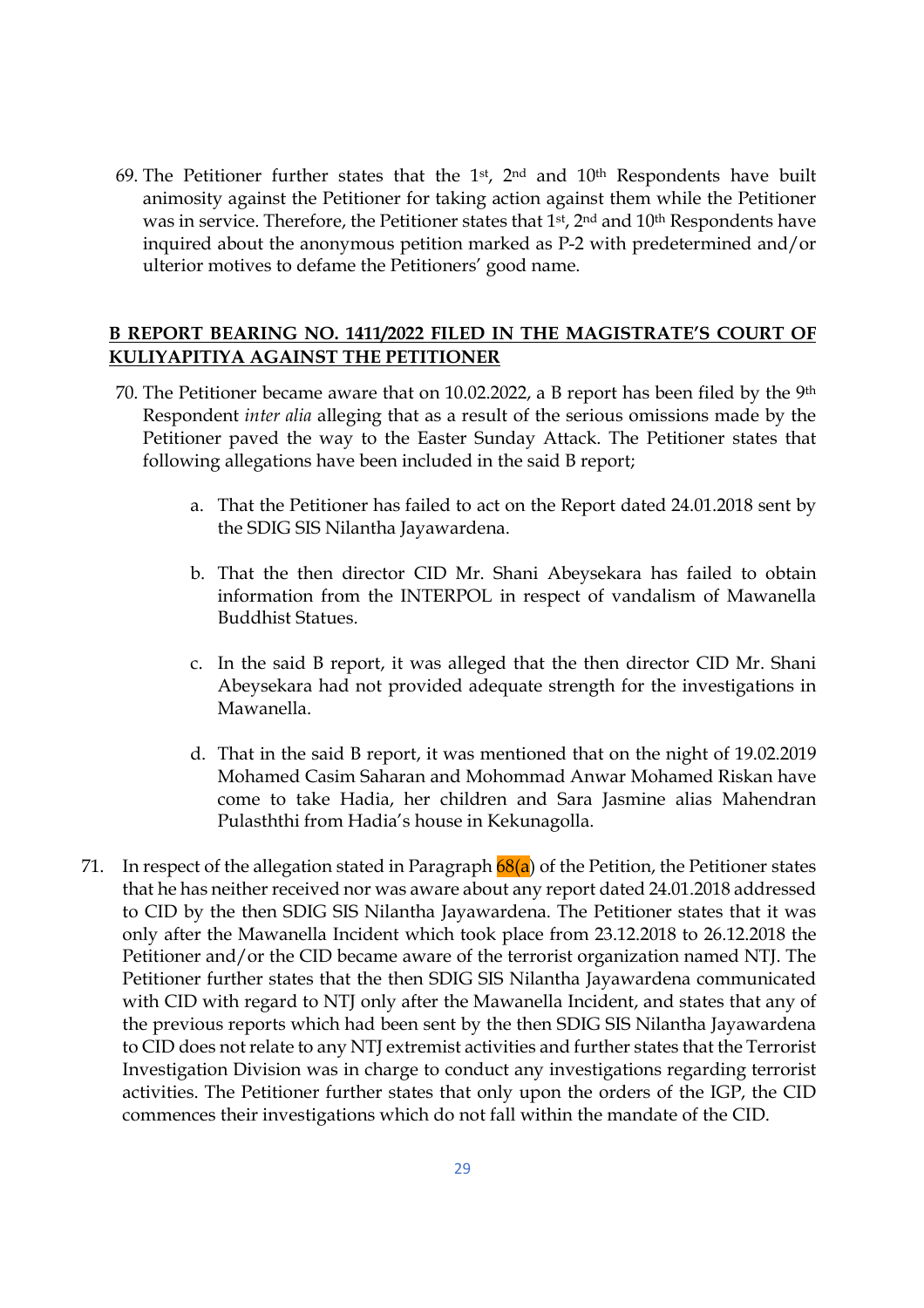- 72. In respect of the allegation stated in Paragraph 68(b) of the Petition the Petitioner denies the said allegations leveled against the then director CID Mr. Shani Abeysekara and further states that he has taken due action upon the request of SP Chamika Wickramasinghe. The Petitioner states that as mentioned in the said B report the CID have not received any letter dated 2018.12.28 or any request from ASP Kamal Perera attached to Kegalle Police Station. The Petitioner referring to the attachment marked as P- 6(a) further states that during the investigations of the Mawanella incident, Superintendent of Police, Chamika Wickremasinghe attached to the Kegalle Police Division has requested from the then Director CID SSP, Mr. Shani Abeysekara to get assistance from the INTERPOL to verify whether the Mawanella incident is an act of an International Terrorist Organization to disrupt the unity, peace and security of Sri Lanka.
- 73. In respect of the allegation stated in Paragraph 68(c) of the Petition the Petitioner states that there were more than 30 officer under IP Marasinghe, and more than 100 officers under ASP Wickramasekara, and the said officers had no obstacle to select their own investigation teams therefore it is not the duty of the director of the CID to micromanage the investigation team and functions of the CID investigation teams. The Petitioner further states that he has provided another 5 officers including two Tamil speaking officers and three senior experienced officers from other branches of the CID (Sub Inspector of Police Dias, Police Constable Dissanayake (Driver), Sergeant Wijeratne, Sergeant Nadalal, Sergeant Palitha) for the Mawanella investigations upon the written request made by IP Marasinghe. The Petitioner states that no allegations were made by either IP Marasinghe or ASP Wickramasekara in respect of strengths of the teams assigned for the said investigations.
- 74. The Petitioner further states that his duty as the head of the CID was an Administration role and that he was not directly involved with the supervision of the investigations carried out by the CID officers at micro level. The investigation mechanism of the Criminal Investigation Department is moefully set out in the Departmental Orders No.C.4 marked as P-22 of this Petition.

 *(In proof of the same a true copy of the* Departmental Orders No.C.4 *is annexed hereto marked as P-20 and pleaded as part and parcel hereof)* 

75. In respect of the allegation stated in Paragraph 75(c) of the Petition, the Petitioner further states that if the investigation officer, IP Marasinghe required additional personnel he could have made a request to his immediate supervisor who is ASP C.W. Wickramasekara, if it failed he could have requested the then Director of CID, and if that also failed he could have requested from the DIG of CID, and if that too fails IP Marasinghe could have made a request to the Petitioner who was the head of the CID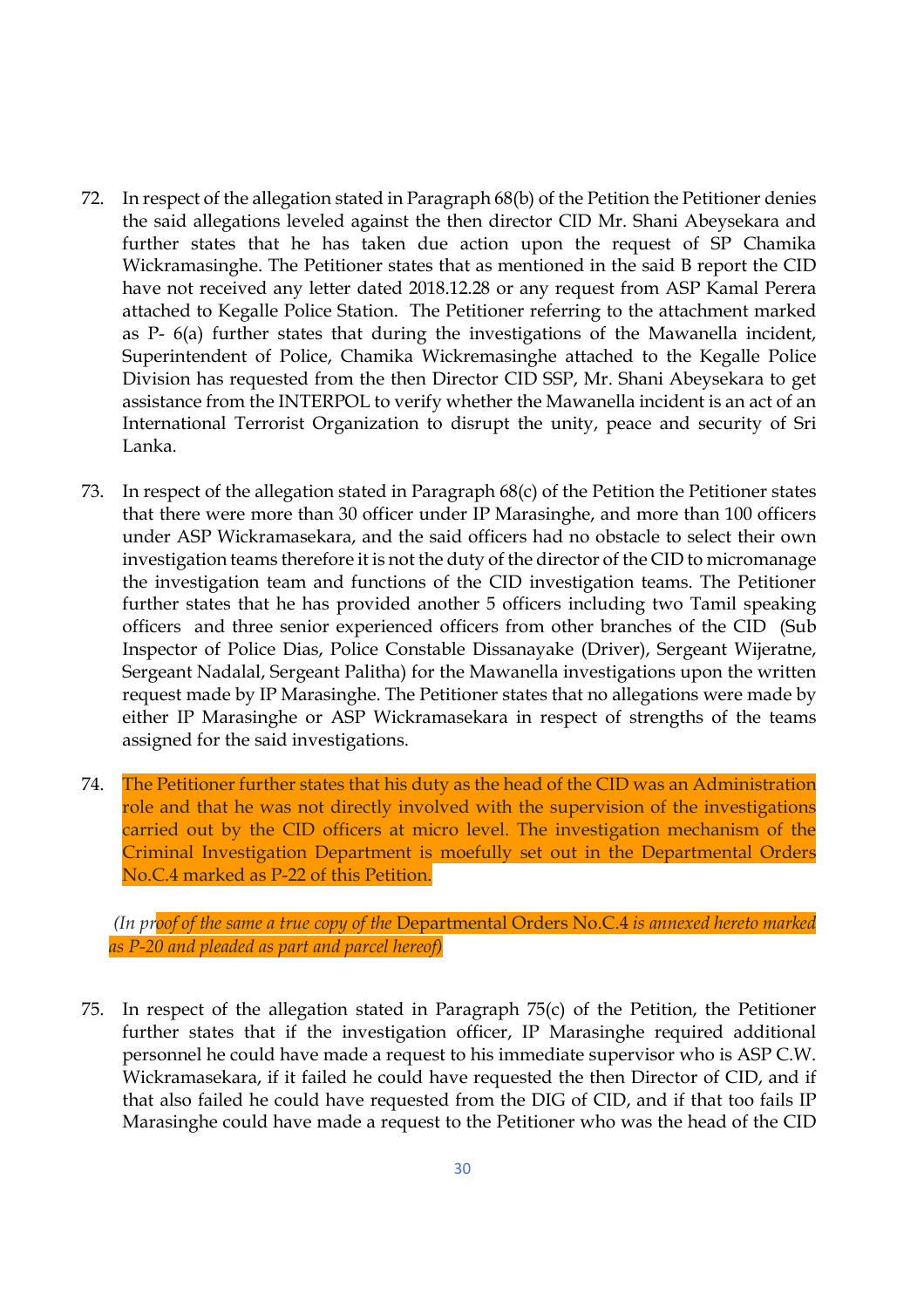and further states that such requests should be recorded. The Petitioner states that, however, there have been neither such request made by IP Marasinghe for additional personnel nor has he had made any complaint against the then Director CID to the Petitioner for not providing additional personnel and therefore the said allegation as aforementioned in the B report bearing B/1411/2022 is a *prima facie* false accusation.

- 76. In respect of the allegation stated in Paragraph 75(d) of the Petition, the Petitioner further states that based on the information received by the CID, the said M.C.M. Saharan was presumed to be hidden in the Eastern Province, therefore, the CID has allocated additional teams for surveillance to locate M.C.M. Saharan within the areas of Eastern Province.
- 77. The Petitioner further states that, according to Hadia's statement given to the CID on 19.02.2019 and to the Presidential Commission of Inquiry into the Easter Sunday Attacks she has never mentioned that M.C.M. Saharan or Mohommad Anwar Mohamed Riskan visited her house in Kekunagolla on 19.02.2019 in order to bring his wife, children and Sara Jasmine alias Mahendran Pulasththi from Kekunagolla.
- 78. The Petitioner further states that after detaining the said Hadia on a Detention Order by the CID, she has been in the custody of the 2nd Respondent who was the OIC of the Registry of CID. Further to that the child of Hadia has been under the care of the 2nd Respondent while that child was suffering from Dengue fever.
- 79. The Petitioner states that he came to know from a reliable source and verily believes that the 2nd Respondent is planning to tally the information in the anonymous petition and in the B Report, by inducing Hadia as a witness to give a statement against the Petitioner.

#### **IMMINENT INFRINGEMENT OF THE PETITIONERS' FUNDAMENTAL RIGHTS**

- 80. In the aforementioned circumstances the Petitioner states that one or more of the Respondents:
	- a. Are attempting to falsely implicate the Petitioner by launching a tainted, biased, illegal and unreasonable investigation based on a false and belated anonymous Petition marked as P-2 alleging that he was derelict in his duties during the investigations of NTJ and Saharan;
	- b. Have falsely implicated the Petitioner in the B report bearing No. B/1411/2022 which has been prepared for collateral purposes tainted with malice and abuse of process as set out above;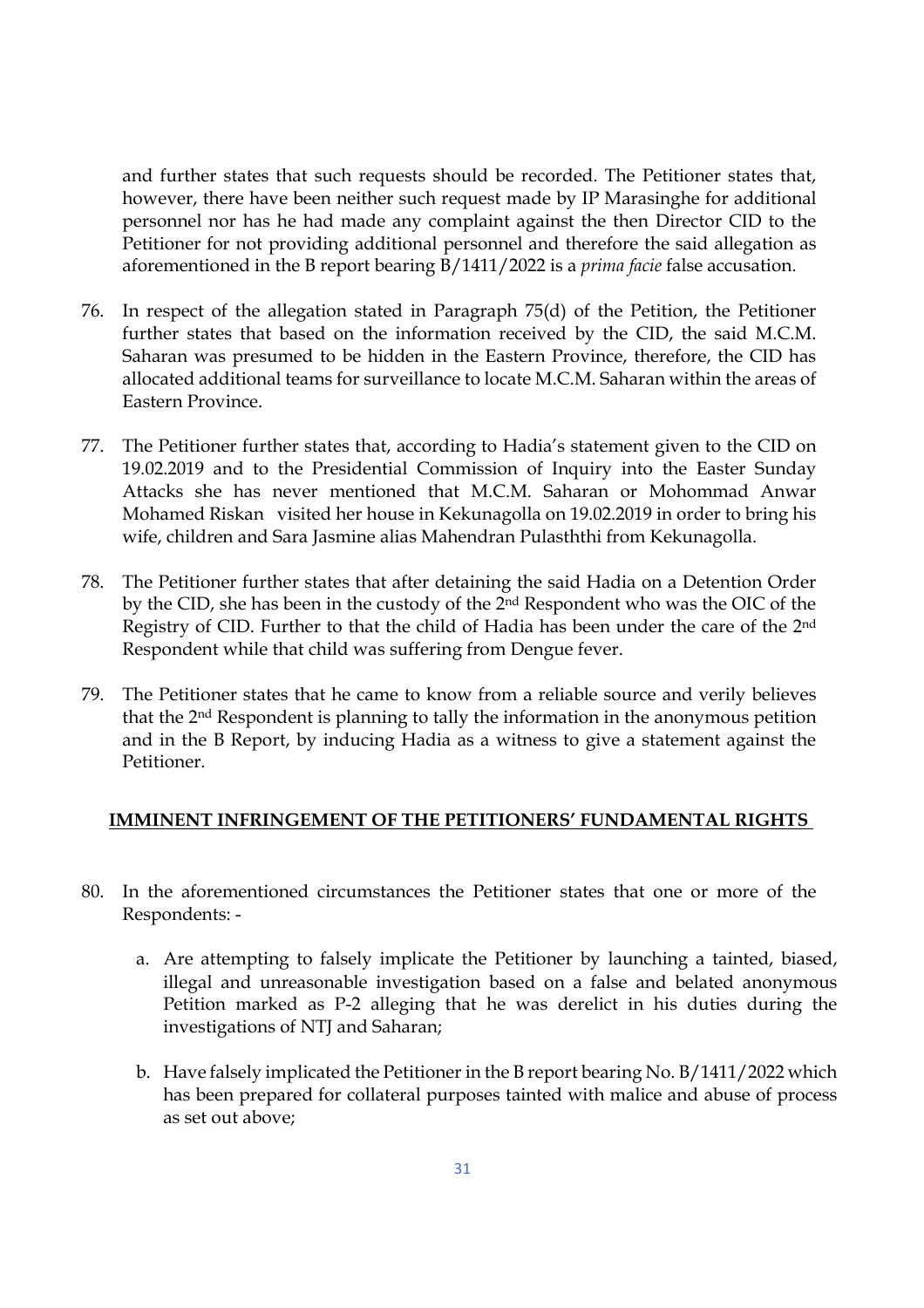- c. Have attempted to falsely implicate the Petitioner with the intention to get revenge from him as he has given instruction to his subordinate officers as the head of the CID in conducting many high-profile cases during the period from 2015 to 2019 which included the investigations against persons of high ranks in the present regime and in the police and armed forces;
- d. Are attempting to wrongfully arrest the Petitioner and to have him detained under the PTA or otherwise incarcerated in the absence of any reasonable suspicion or reasonable ground or reasonable material;
- e. Are seeking to unlawfully arrest him although there is no *prima facie* case or evidence or whatsoever against the Petitioner;
- f. Are seeking to have him arrested and detained under the PTA or remanded *mala fide* and for collateral purposes
- 81. The Petitioner states that the fabricated investigation against him, the filing of the B-report in the Magistrate's Court of Kuliyapitiya and the bid to have him arrested and detained under false and untenable allegations without reasonable cause are an infringement and/or imminent infringement of the Petitioner's Fundamental Rights as guaranteed under
	- a) Article 12(1) of the Constitution guaranteeing to him equality before the law and the equal protection of the law;
	- b) Article 13(1)of the Constitution guaranteeing to him freedom from arbitrary arrest;
	- c) Article 13(2) of the Constitution guaranteeing to him freedom from arbitrary detention.
- 82. The Petitioner states that grave and irreparable prejudice and injustice would be caused to the Petitioner if the following interim reliefs are not granted and the Petitioner states he respectfully seeks the following interim reliefs from Your Lordships Court:
	- *a. Issue an interim order restraining the 1st to 14th Respondents and/or their agents from arresting and/or otherwise detaining the Petitioner in respect of the allegations mentioned in the MC Kuliyapitiya B Report 1411/2022 and in the anonymous Petition marked as P-2 until the final determination of this Petition;*
	- *b. Issue an interim order restraining His Excellency the President Gotabaya Rajapakse from issuing a detention order in terms of section 9(1) of the PTA in his*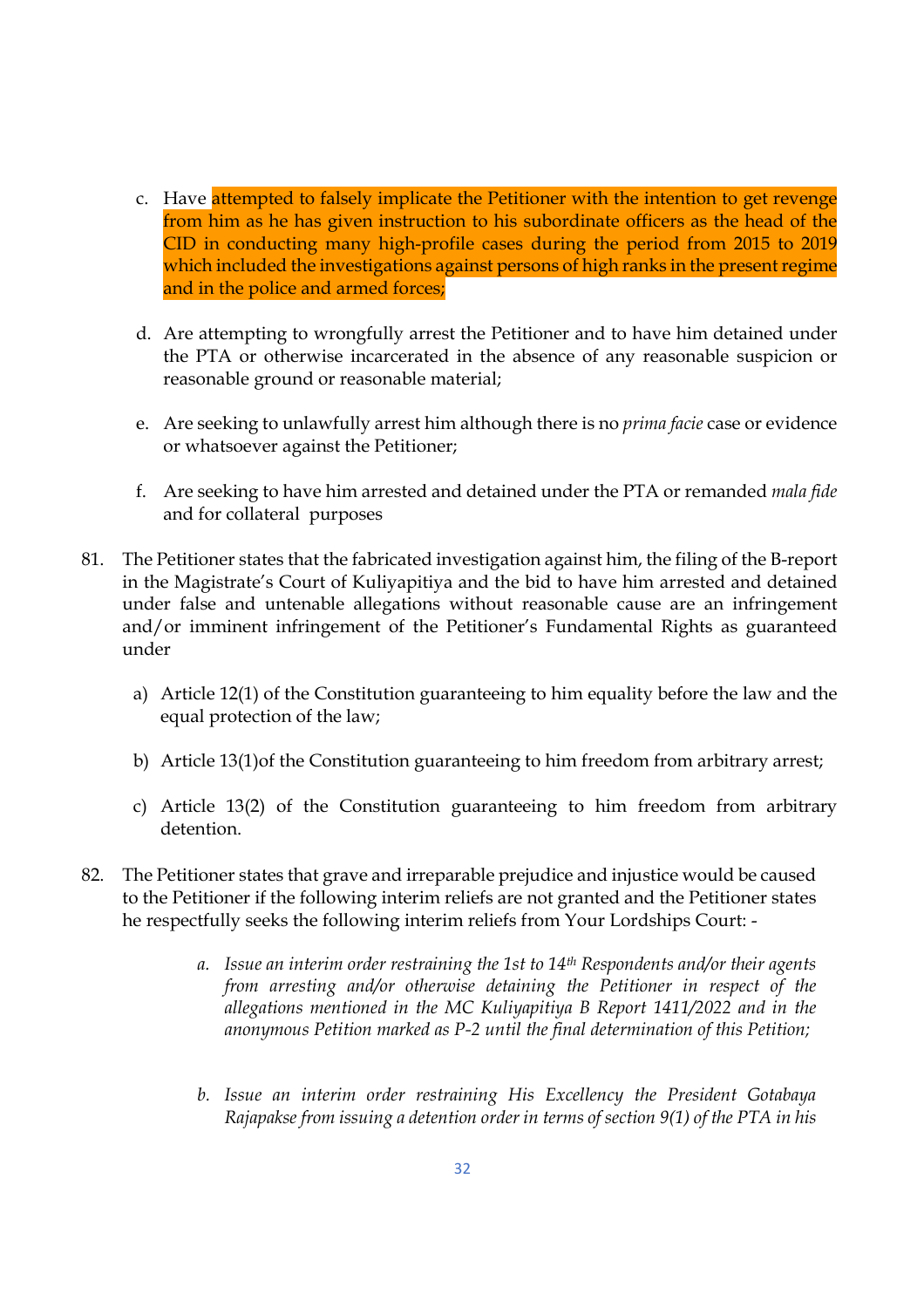*capacity as the Minister of Defence in respect of the allegations set out in the MC Kuliyapitiya B-Report 1411/2022 and in the anonymous Petition marked as P-2.* 

- *c. In the event the Petitioner is arrested and detained or otherwise incarcerated prior to the support of this application, grant and issue an interim order directing that the Petitioner be released from detention forthwith and further direct that such order be effective until the final determination of this application.*
- 83. The Petitioner states that on a previous occasion a similar petition was sent to the National Police Commission by Rev. Agulugalle Sri Jinananda Thero alleging the CID has not conducted proper investigations with regard to NTJ when they had sufficient information about the NTJ. The Petitioner states that however, the said Petition was not entertained by the National Police Commission since the said allegations are baseless and made without any reasonable evidence.

*A copy of the letter addressed to Director CID by the ASP Wickramasekara marked as P-21(a) and letter dated 28.10.2020 marked as P-21(b) are annexed and pleaded as part and parcel of the Petition.* 

84. The Petitioner states that according to the Sri Lanka Police Gazette bearing No. 654 dated 03.04.1991 Police Officers should not be penalized based on unsubstantiated allegations.

*A copy of the Gazette bearing No. 654 dated 03.04.1991 marked as P-22 is annexed and pleaded as part and parcel of the Petition.*

- 85. The Petitioner seeks compensation in the sum of one hundred million rupees or such as s Your Lordships' Court deems equitable in terms of Article 126(4) of the Constitution for the damage caused to his reputation and goodwill he has earned as a respectable police officer has been gravely tarnished by the unsubstantiated, malicious and preposterous accusations leveled against the Petitioner by entertaining the anonymous petition marked as **P-2** by the Respondents and for the attempts to have him arrested and detained.
- 86. The Petitioner further respectfully states that the Petitioner reserves the right to submit further documents if any which are not available to him in this instance and to add any other party to this application if Your Lordships' Court so requires and/or is revealed by the Respondents.
- 87. The Petitioner has not previously invoked the jurisdiction of Your Lordships' court in respect of this matter.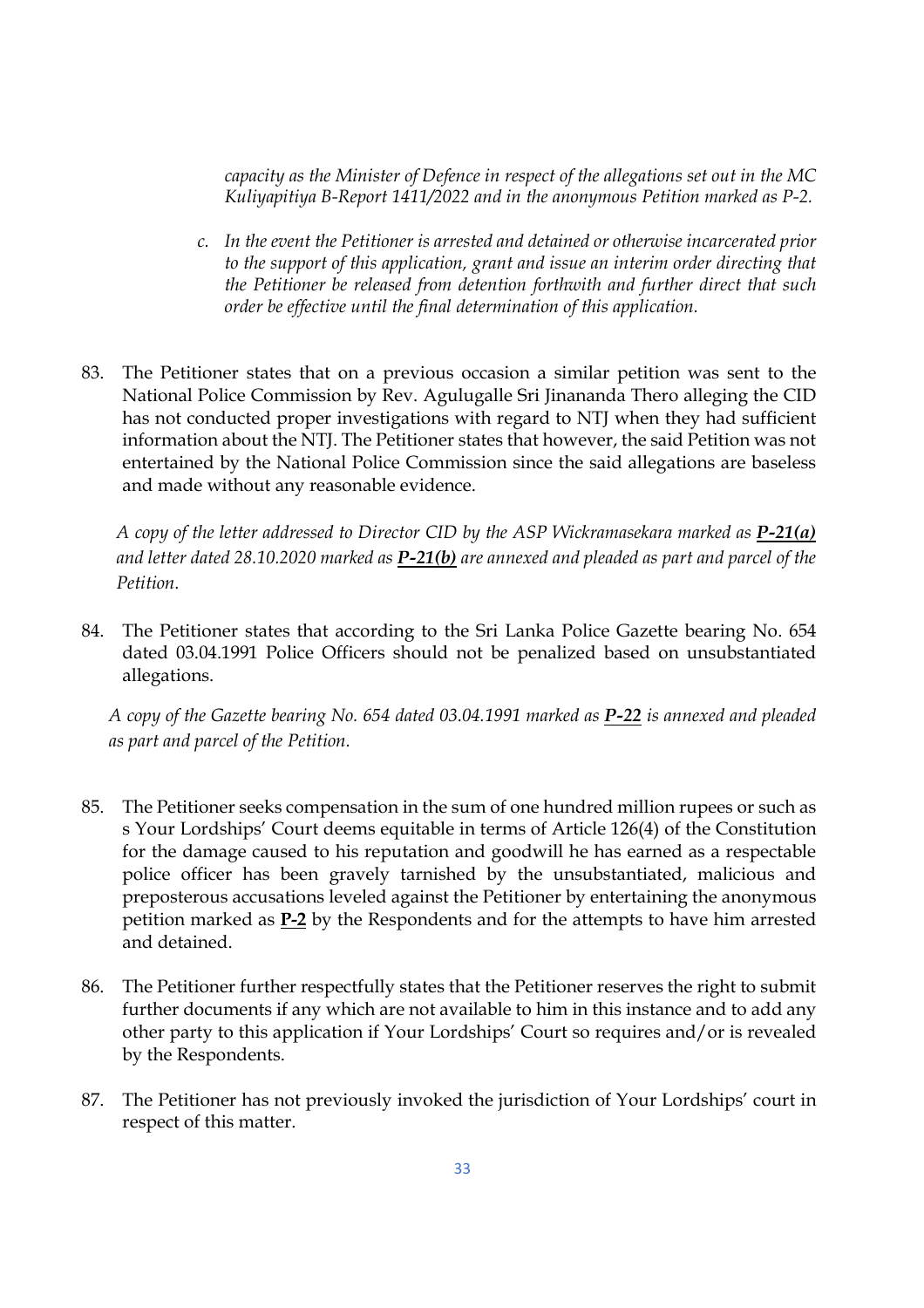## **WHEREFORE THE PETITIONER PRAYS THAT YOUR LORDSHIPS' COURT BE PLEASED TO;**

- a. Grant leave to proceed in the first instance;
- b. Declare that one or more or all of the Respondents have infringed or are in imminent infringement of the Petitioner's Fundamental Rights as guaranteed by *Articles 12(1),13 (1) and 13(2) of the Constitution*;
- c. Issue an interim order restraining the 1st to 14th Respondents and/or their agents from arresting and/or otherwise detaining the Petitioner in respect of the allegations mentioned in the MC Kuliyapitiya B Report 1411/2022 and in the anonymous Petition marked as P-2 until the final determination of this Petition;
- d. Issue an interim order restraining His Excellency the President Gotabaya Rajapakse from issuing a detention order in terms of section 9(1) of the PTA in his capacity as the Minister of Defence in respect of the allegations set out in the MC Kuliyapitiya B-Report 1411/2022 and in the anonymous Petition marked as P-2.
- e. In the event the Petitioner is arrested and detained or otherwise incarcerated prior to the support of this application, grant and issue an interim order directing that the Petitioner be released from detention forthwith and further direct that such order be effective until the final determination of this application.
- f. Grant an order to quash the B report bearing No. B/ 1411/2022;
- g. Make an order quashing the Detention Order issued against the Petitioner in the event such an order is issued;
- h. In the event that the Petitioner is detained or otherwise incarcerated direct that the Petitioner be released from custody forthwith;
- i. Grant the Petitioner Rs.100 Million as Compensation or such amount that Your Lordships' Court deem fit;
- j. Make such other and further orders that are just and equitable in terms of Article 126(4) of the Constitution;
- k. Grant costs;